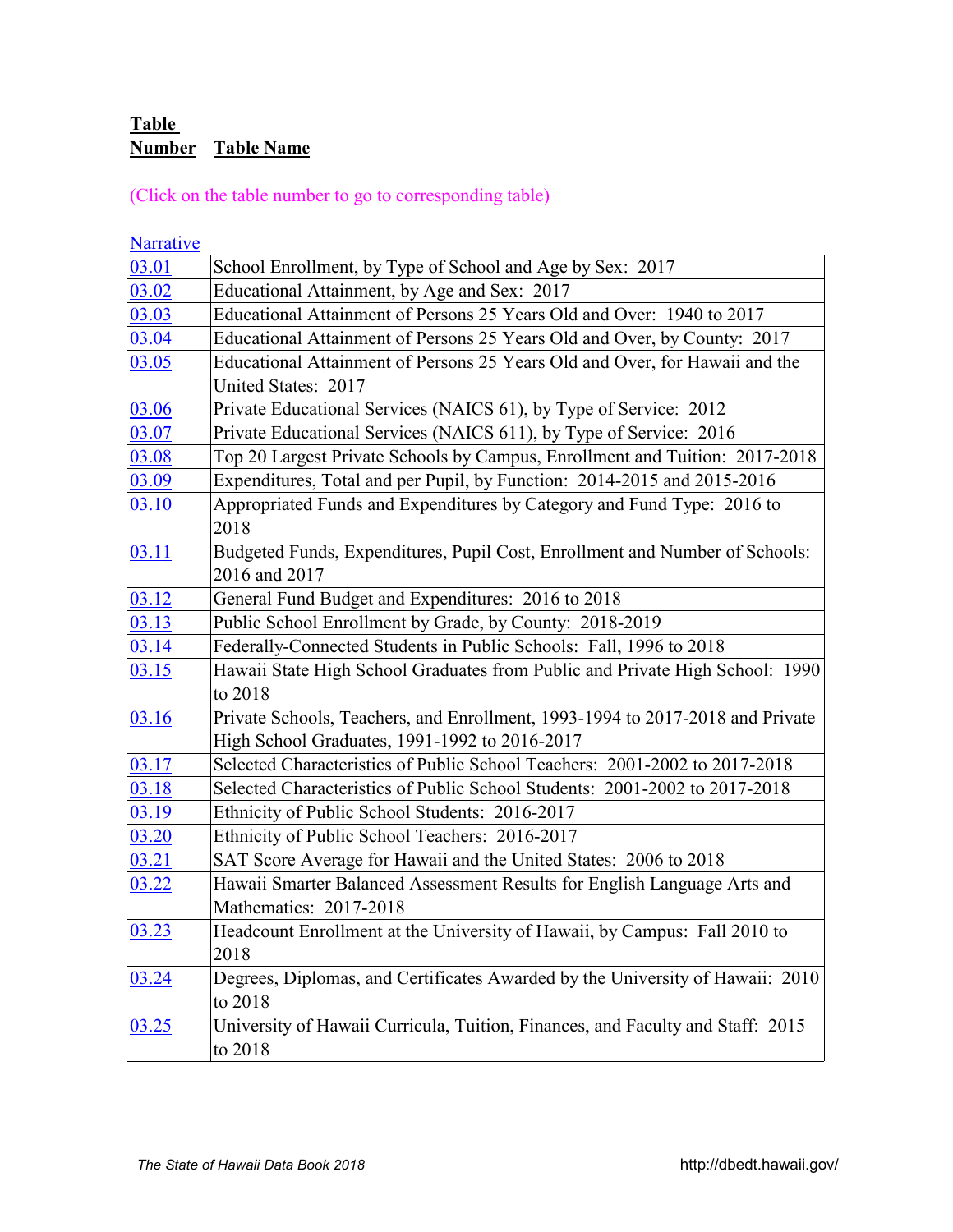# **Table**  *X0AT* **Number Table Name**

(Click on the table number to go to corresponding table)

| 03.26 | Enrollment and Earned Degrees Conferred, for Private Colleges and          |
|-------|----------------------------------------------------------------------------|
|       | Universities: 2010 to 2018                                                 |
| 03.27 | Residence and Migration of Freshmen Students in Institutions of Higher     |
|       | Education and Freshmen Students Graduating from High School in the Past 12 |
|       | Months: Fall 2014 and Fall 2016                                            |
| 03.28 | Characteristics of the Hawaii State Library System: 2014 to 2018           |
| 03.29 | Characteristics of the Hawaii State Library System, by County: 2018        |
| 03.30 | University of Hawaii Library System Holdings and Circulation, by Campus:   |
|       | 2017 and 2018                                                              |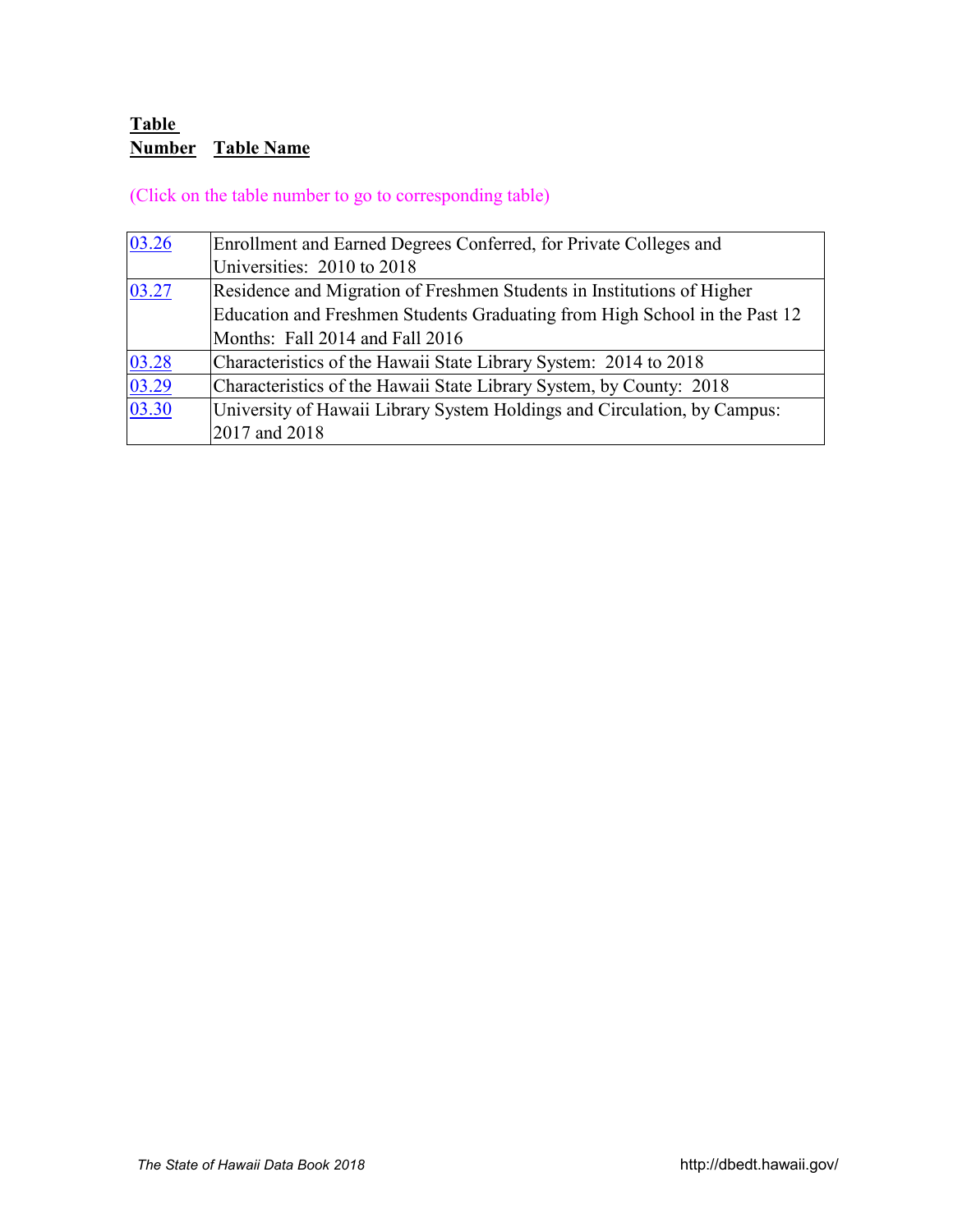# <span id="page-2-0"></span>**Section 3**

# **EDUCATION**

 This section presents statistics on enrollment in public and private schools, colleges and universities; students graduated and degrees awarded; the highest grade of school completed; achievement test results; school facilities, personnel, and expenditures; and libraries.

 The principal sources of data on education are the U.S. Census Bureau, Hawaii State Department of Education, University of Hawaii, and private universities and colleges. *Historical Statistics of Hawaii,* Section 9, contains Island data back to 1820. Section 4 of the *Statistical Abstract of the United States: 2012* presents comparable information for the nation.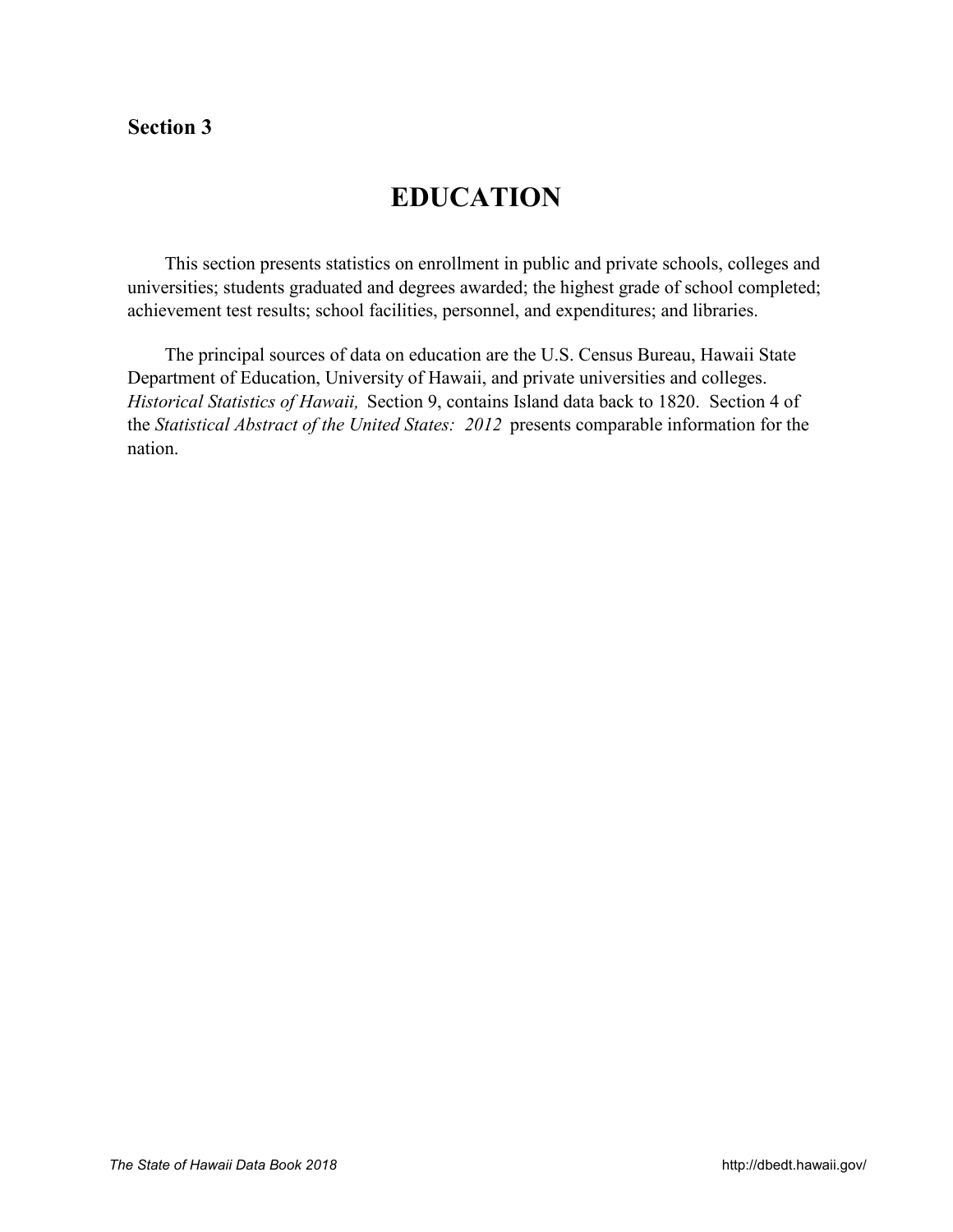## <span id="page-3-0"></span>**Table 3.01-- SCHOOL ENROLLMENT, BY TYPE OF SCHOOL AND AGE**  *X2A0T*  **BY SEX: 2017**

[Based on a sample and subject to sampling variability]

| <b>Subject</b>                              | <b>Total</b> | <b>Male</b> | <b>Female</b> |
|---------------------------------------------|--------------|-------------|---------------|
| <b>TYPE OF SCHOOL</b>                       |              |             |               |
| Persons 3 years and over enrolled           | 324,608      | 164,674     | 159,934       |
|                                             |              |             |               |
| Enrolled in nursery school, preschool       | 23,360       | 12,279      | 11,081        |
| Public school                               | 10,315       | 5,503       | 4,812         |
| Enrolled in kindergarten                    | 17,003       | 9,044       | 7,959         |
| Public school                               | 14,026       | 7,673       | 6,353         |
| Enrolled in grade 1 to grade 4              | 62,754       | 31,833      | 30,921        |
| Public school                               | 54,653       | 27,701      | 26,952        |
| Enrolled in grade 5 to grade 8              | 67,349       | 34,477      | 32,872        |
| Public school                               | 54,470       | 27,978      | 26,492        |
| Enrolled in grade 9 to grade 12             | 61,609       | 31,722      | 29,887        |
| Public school                               | 49,202       | 25,371      | 23,831        |
| Enrolled in college undergraduate years     | 75,435       | 37,182      | 38,253        |
| Public school                               | 59,046       | 28,948      | 30,098        |
| Enrolled in graduate or professional school | 17,098       | 8,137       | 8,961         |
| Public school                               | 11,148       | 5,564       | 5,584         |
| <b>AGE</b>                                  |              |             |               |
| Persons 3 years and over enrolled           | 324,608      | 164,674     | 159,934       |
| 3 and 4 years                               | 17,037       | 8,700       | 8,337         |
| Public school                               | 7,093        | 3,730       | 3,363         |
| 5 to 9 years                                | 80,762       | 40,722      | 40,040        |
| Public school                               | 67,554       | 34,111      | 33,443        |
| 10 to 14 years                              | 82,061       | 42,784      | 39,277        |
| Public school                               | 66,379       | 34,796      | 31,583        |
| 15 to 17 years                              | 44,237       | 22,815      | 21,422        |
| Public school                               | 34,789       | 17,661      | 17,128        |
| 18 and 19 years                             | 18,076       | 9,068       | 9,008         |
| Public school                               | 14,633       | 7,161       | 7,472         |
| 20 to 24 years                              | 31,774       | 15,672      | 16,102        |
| Public school                               | 24,924       | 12,019      | 12,905        |
| 25 to 34 years                              | 28,710       | 13,733      | 14,977        |
| Public school                               | 22,585       | 11,484      | 11,101        |
| 35 years and over                           | 21,951       | 11,180      | 10,771        |
| Public school                               | 14,903       | 7,776       | 7,127         |
|                                             |              |             |               |

 Source: U.S. Census Bureau, 2017 American Community Survey 1-Year Estimates, Tables B14002 and B14003 [<https://factfinder.census.gov> ac](https://factfinder.census.gov)cessed January 25, 2019; and calculations by the Hawaii State Department of Business, Economic Development & Tourism.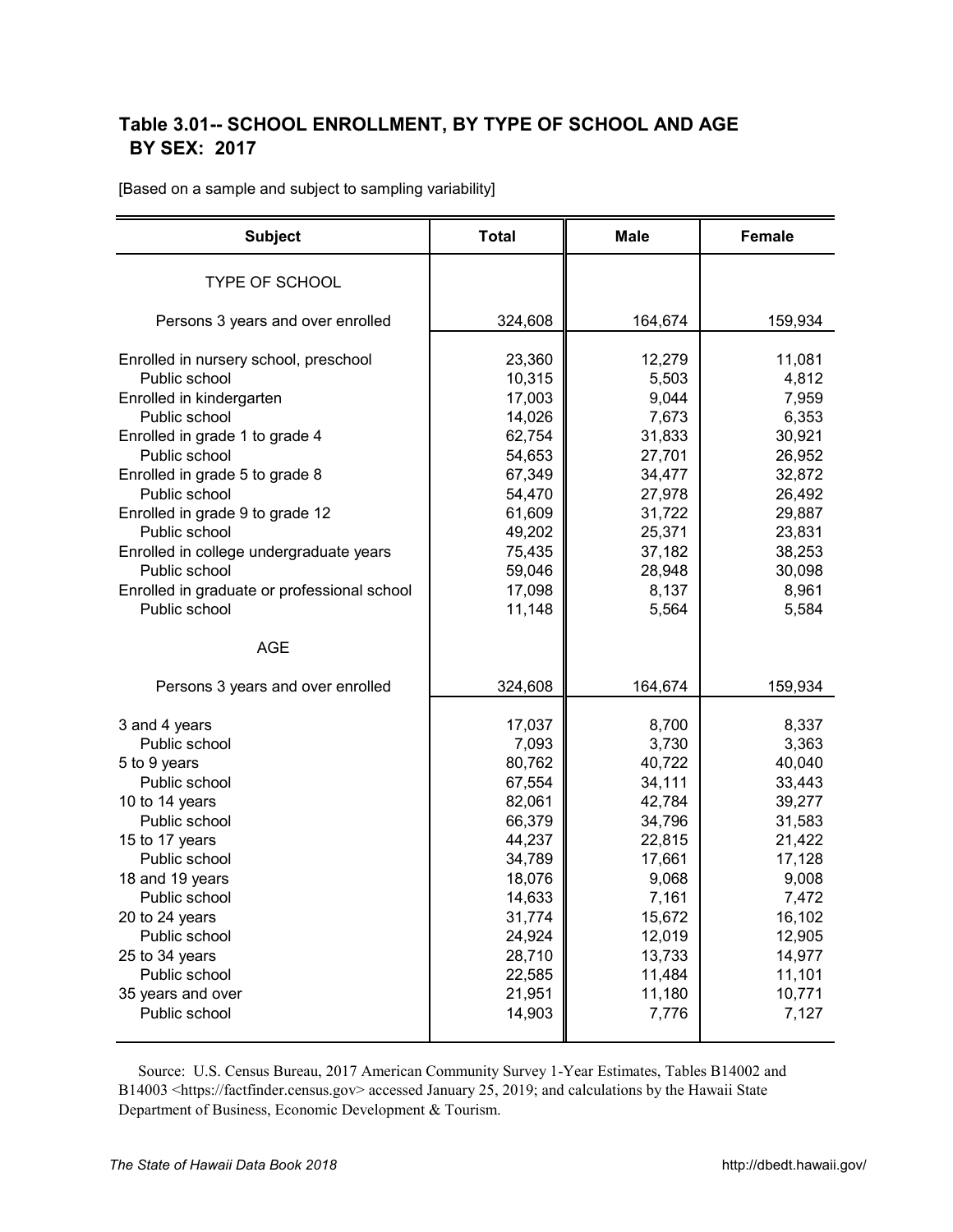# <span id="page-4-0"></span>**Table 3.02-- EDUCATIONAL ATTAINMENT, BY AGE AND SEX: 2017** *X3A0T*

[Based on a sample and subject to sampling variability]

| Age and educational attainment              | <b>Total</b> | <b>Male</b> | <b>Female</b> |
|---------------------------------------------|--------------|-------------|---------------|
| Persons 18 to 24 years                      | 123,797      | 68,746      | 55,051        |
| Less than 9th grade                         | 1,190        | 1,055       | 135           |
| 9th to 12th grade, no diploma               | 6,829        | 4,258       | 2,571         |
| High school graduate (includes equivalency) | 50,218       | 30,181      | 20,037        |
| Some college, no degree                     | 47,512       | 25,429      | 22,083        |
| Associate's degree                          | 7,632        | 3,128       | 4,504         |
| Bachelor's degree                           | 9,584        | 4,478       | 5,106         |
| Graduate or professional degree             | 832          | 217         | 615           |
| Persons 25 to 34 years                      | 206,064      | 106,764     | 99,300        |
| Less than 9th grade                         | 2,813        | 1,080       | 1,733         |
| 9th to 12th grade, no diploma               | 6,087        | 3,067       | 3,020         |
| High school graduate (includes equivalency) | 59,887       | 34,389      | 25,498        |
| Some college, no degree                     | 48,287       | 27,275      | 21,012        |
| Associate's degree                          | 25,659       | 13,266      | 12,393        |
| Bachelor's degree                           | 48,414       | 21,077      | 27,337        |
| Graduate or professional degree             | 14,917       | 6,610       | 8,307         |
| Persons 35 to 44 years                      | 181,837      | 92,993      | 88,844        |
| Less than 9th grade                         | 2,022        | 1,002       | 1,020         |
| 9th to 12th grade, no diploma               | 6,327        | 3,574       | 2,753         |
| High school graduate (includes equivalency) | 46,665       | 25,438      | 21,227        |
| Some college, no degree                     | 36,887       | 20,277      | 16,610        |
| Associate's degree                          | 22,423       | 11,409      | 11,014        |
| Bachelor's degree                           | 43,118       | 20,704      | 22,414        |
| Graduate or professional degree             | 24,395       | 10,589      | 13,806        |
| Persons 45 to 64 years                      | 356,093      | 176,167     | 179,926       |
| Less than 9th grade                         | 11,427       | 4,794       | 6,633         |
| 9th to 12th grade, no diploma               | 16,277       | 9,637       | 6,640         |
| High school graduate (includes equivalency) | 100,547      | 51,942      | 48,605        |
| Some college, no degree                     | 72,824       | 37,021      | 35,803        |
| Associate's degree                          | 37,867       | 17,508      | 20,359        |
| Bachelor's degree                           | 75,811       | 35,082      | 40,729        |
| Graduate or professional degree             | 41,340       | 20,183      | 21,157        |
|                                             |              |             |               |

Continued on next page.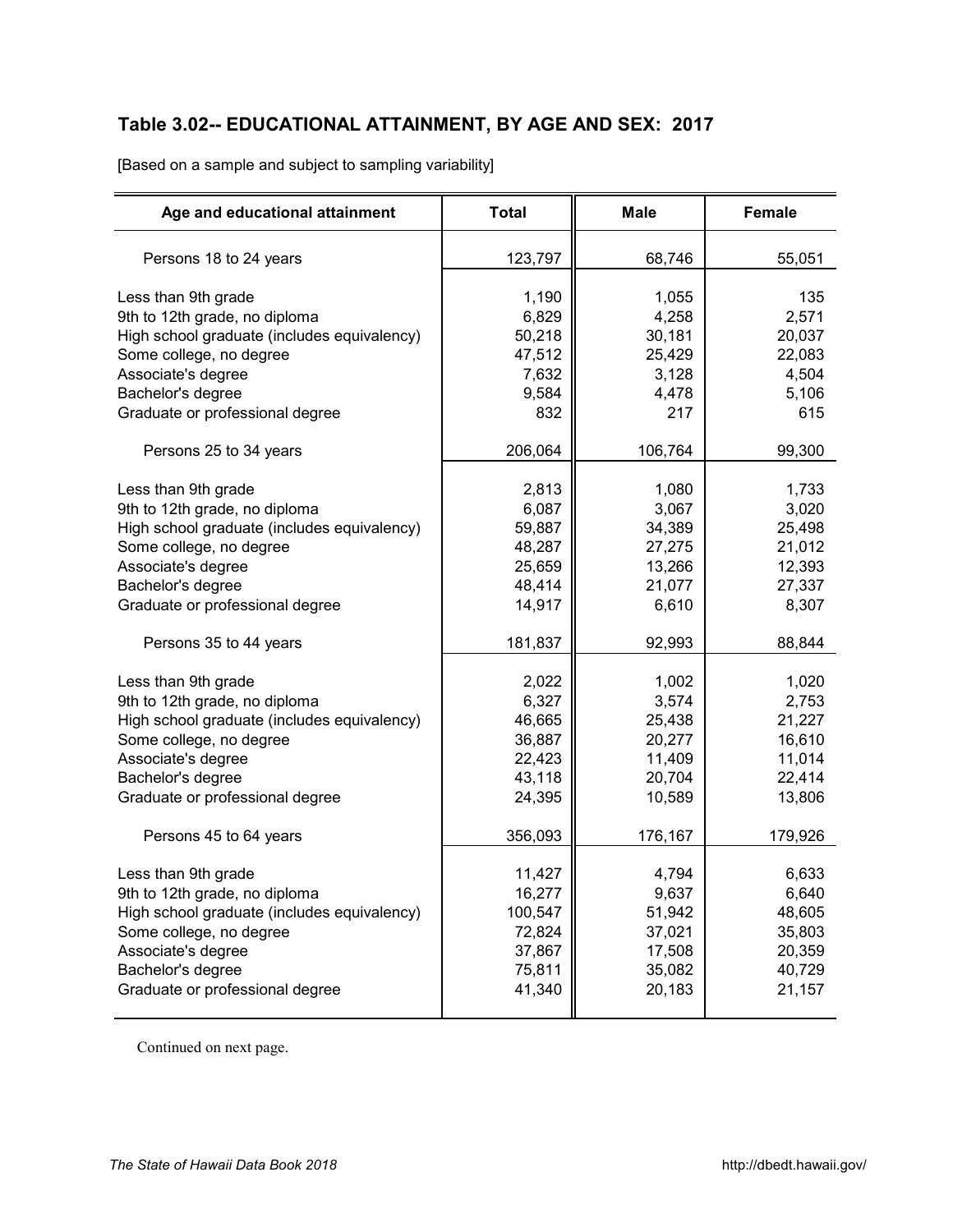#### **Table 3.02-- EDUCATIONAL ATTAINMENT, BY AGE AND SEX: 2017 -- Con.**

| Age and educational attainment                                                                                                                                                                               | Total                                                              | <b>Male</b>                                                     | <b>Female</b>                                                     |
|--------------------------------------------------------------------------------------------------------------------------------------------------------------------------------------------------------------|--------------------------------------------------------------------|-----------------------------------------------------------------|-------------------------------------------------------------------|
| Persons 65 years and over                                                                                                                                                                                    | 253,750                                                            | 114,132                                                         | 139,618                                                           |
| Less than 9th grade<br>9th to 12th grade, no diploma<br>High school graduate (includes equivalency)<br>Some college, no degree<br>Associate's degree<br>Bachelor's degree<br>Graduate or professional degree | 18,233<br>13,945<br>73,395<br>46,454<br>21,038<br>49,650<br>31,035 | 5,995<br>5,236<br>30,174<br>22,529<br>9,460<br>23,662<br>17,076 | 12,238<br>8,709<br>43,221<br>23,925<br>11,578<br>25,988<br>13.959 |

 Source: U.S. Census Bureau, 2017 American Community Survey 1-Year Estimates, Table B15001 [<https://factfinder.census.gov> ac](https://factfinder.census.gov)cessed January 25, 2019; and calculations by the Hawaii State Department of Business, Economic Development & Tourism.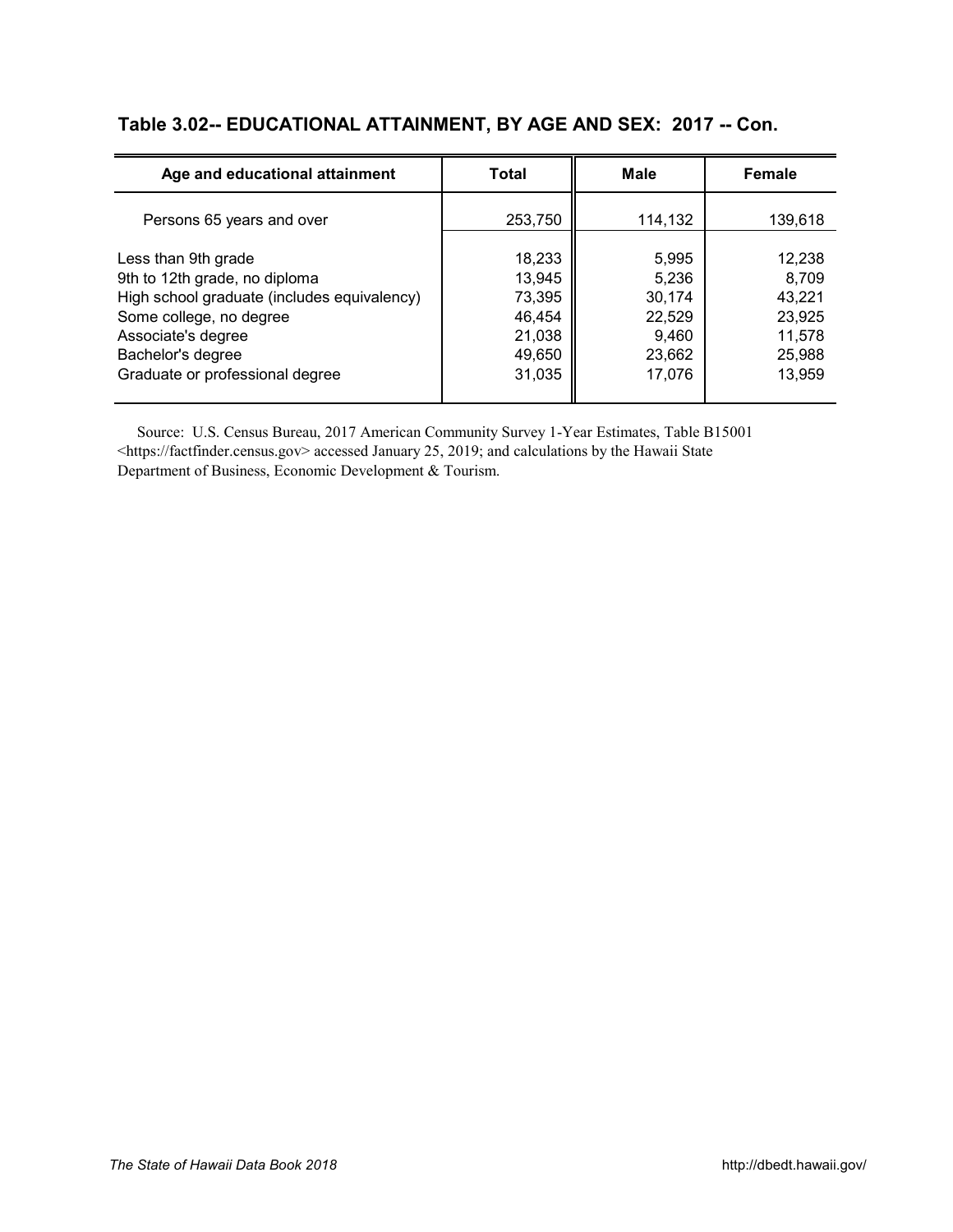## <span id="page-6-0"></span>**Table 3.03-- EDUCATIONAL ATTAINMENT OF PERSONS 25 YEARS OLD**  *X4A0T*  **AND OVER: 1940 TO 2017**

| Year | Percent high school graduate or<br>higher 1/ | Percent bachelor's degree or<br>higher 1/ |
|------|----------------------------------------------|-------------------------------------------|
|      |                                              |                                           |
| 1940 | 20.5                                         | 5.3                                       |
| 1950 | 31.6                                         | 6.1                                       |
| 1960 | 46.1                                         | 9.0                                       |
| 1970 | 61.9                                         | 14.0                                      |
| 1980 | 73.8                                         | 20.3                                      |
| 1990 | 80.1                                         | 22.9                                      |
| 2000 | 84.6                                         | 26.2                                      |
| 2005 | 88.1                                         | 27.9                                      |
| 2006 | 89.0                                         | 29.7                                      |
| 2007 | 89.4                                         | 29.2                                      |
| 2008 | 90.3                                         | 29.1                                      |
| 2009 | 90.4                                         | 29.6                                      |
| 2010 | 89.9                                         | 29.5                                      |
| 2011 | 90.6                                         | 29.1                                      |
| 2012 | 90.4                                         | 30.1                                      |
| 2013 | 91.0                                         | 31.2                                      |
| 2014 | 91.7                                         | 31.0                                      |
| 2015 | 90.9                                         | 31.4                                      |
| 2016 | 92.0                                         | 31.9                                      |
| 2017 | 92.3                                         | 32.9                                      |
|      |                                              |                                           |

1/ Before 1990, percent 4 years of high school or more.

2/ Before 1990, percent 4 years of college or more.

 Source: U.S. Census Bureau, *U.S. Census of Population: 1960,* Final Report PC(1)-13C, table 47; *U.S. Census of Population: 1970,* Final Report PC(1)-C13, table 46; *1980 Census of Population,*  PC80-1-C-13, table 61; *1990 Census of Population, Social and Economic Characteristics, Hawaii,*  1990 CP-2-13, table 1; *Profile of Selected Social Characteristics: 2000,* table DP-2; and American Community Survey 1-Year Estimates (annual), Table DP02 [<https://factfinder2.census.gov/> ac](https://factfinder2.census.gov/)cessed January 25, 2019.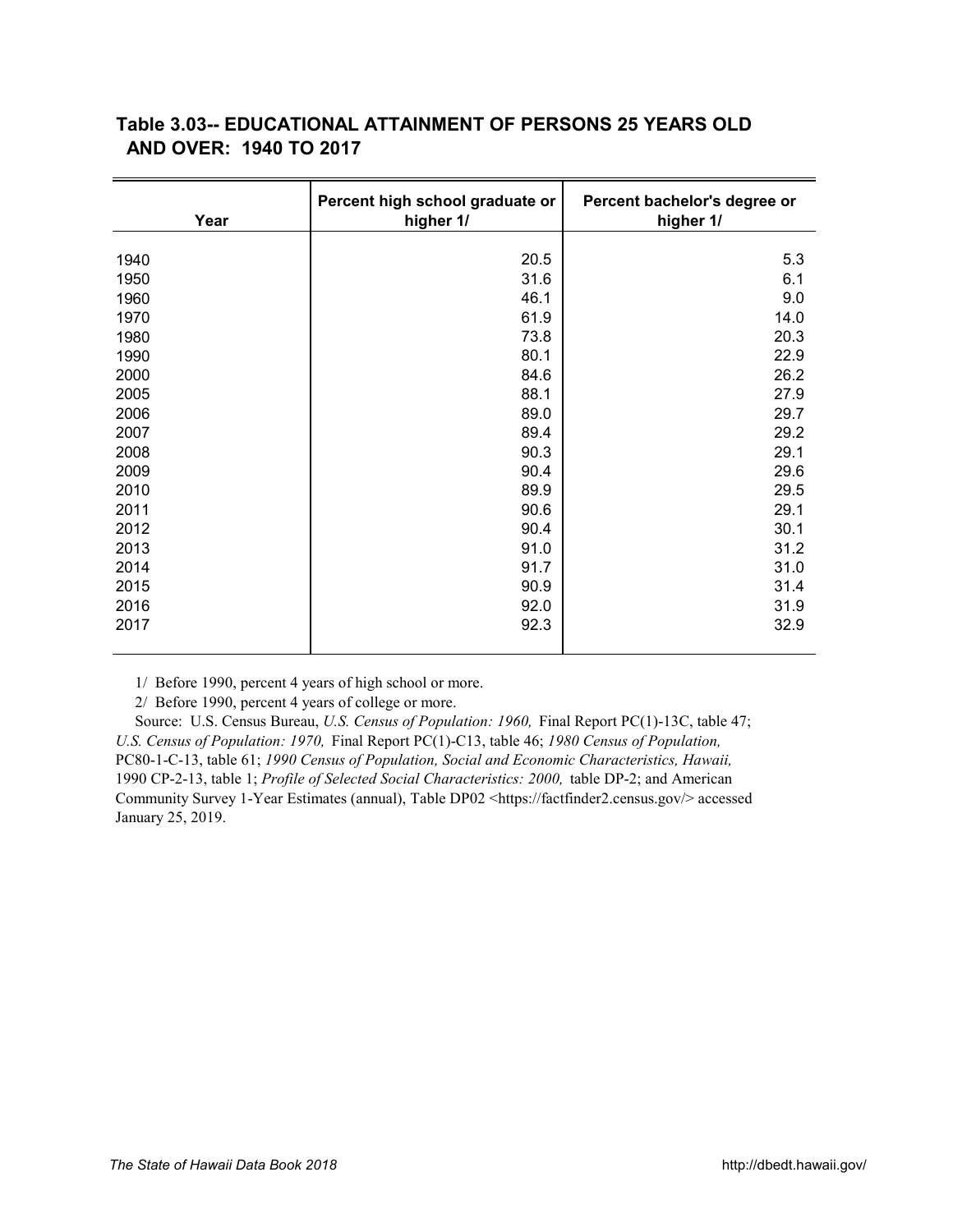## <span id="page-7-0"></span>**Table 3.04-- EDUCATIONAL ATTAINMENT OF PERSONS 25 YEARS** *X5A0T*  **OLD AND OVER, BY COUNTY: 2017**

| <b>Subject</b>                                                        | <b>State</b> | Hawaii       | <b>Honolulu</b> | Kauai        | Maui         |
|-----------------------------------------------------------------------|--------------|--------------|-----------------|--------------|--------------|
| Population 25 years and over<br>Percent                               | 997,744      | 142,146      | 685,924         | 50,706       | 118,898      |
| High school graduate or higher 1/<br>With bachelor's degree or higher | 92.3<br>32.9 | 93.2<br>30.7 | 92.3<br>34.7    | 90.3<br>28.8 | 91.8<br>27.0 |

[Based on a sample and subject to sampling variability]

1/ Includes equivalency.

 Source: U.S. Census Bureau, 2017 American Community Survey 1-Year Estimates, Table DP02 [<https://factfinder.census.gov> ac](https://factfinder.census.gov)cessed January 25, 2019.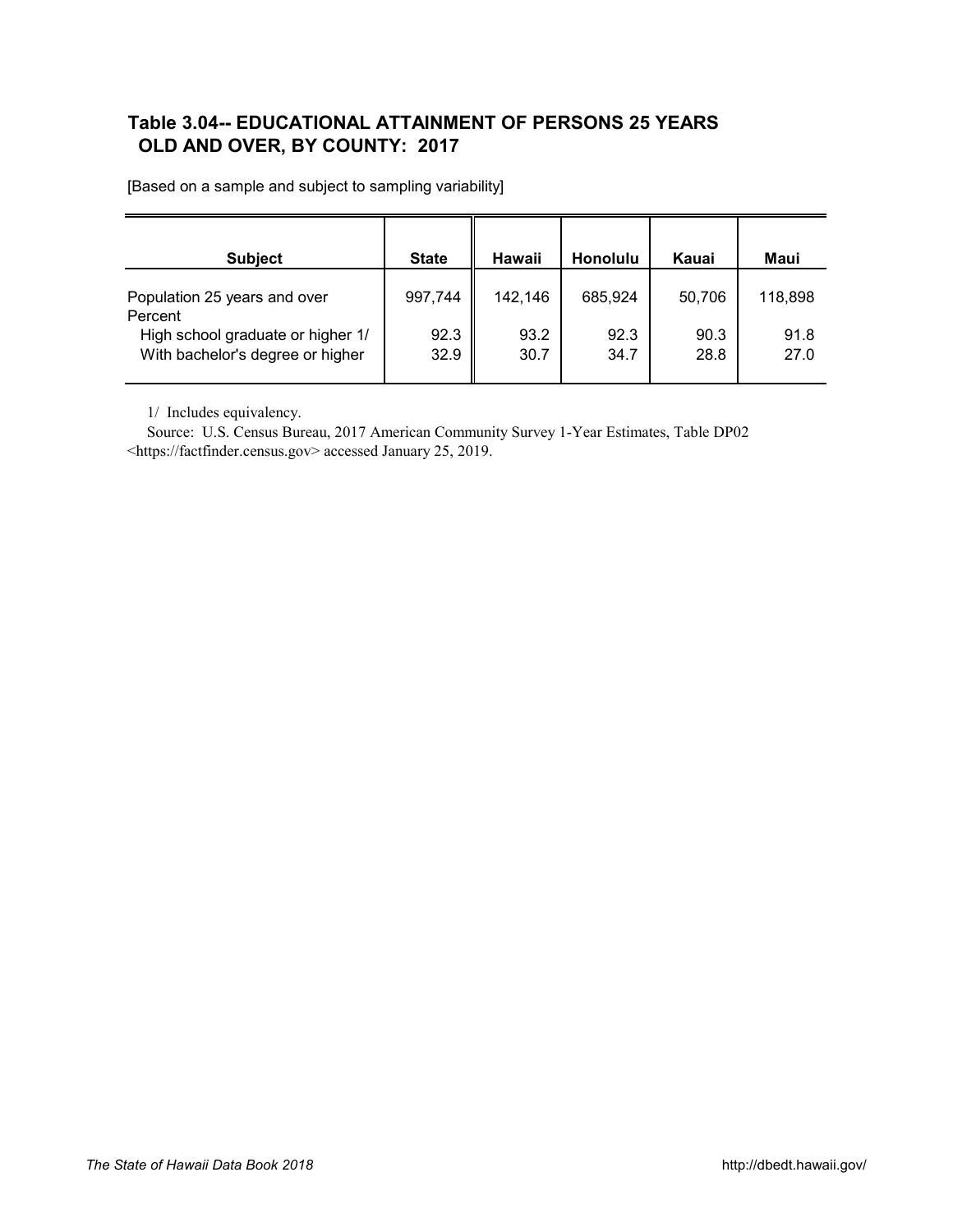## <span id="page-8-0"></span>**Table 3.05-- EDUCATIONAL ATTAINMENT OF PERSONS 25 YEARS OLD** *X6A0T*  **AND OVER, FOR HAWAII AND THE UNITED STATES: 2017**

| Geographic area      | <b>Population</b><br>25 years and over | <b>High school</b><br>graduate or higher 1/ | <b>Bachelor's</b><br>degree or higher |
|----------------------|----------------------------------------|---------------------------------------------|---------------------------------------|
|                      |                                        |                                             |                                       |
| Hawaii               | 997,744                                | 92.3                                        | 32.9                                  |
| <b>United States</b> | 221,250,083                            | 88.0                                        | 32.0                                  |
| Hawaii rank 2/       | 40                                     | 3/8                                         | 19                                    |

[Based on a sample and subject to sampling variability]

1/ Includes equivalency.

2/ Among the 50 states and District of Columbia.

3/ Tied with Maine.

 Source: U.S. Census Bureau, 2017 American Community Survey, 1-Year Estimates, Tables B15002, R1501, and R1502 [<https://factfinder.census.gov> ac](https://factfinder.census.gov)cessed January 25, 2019.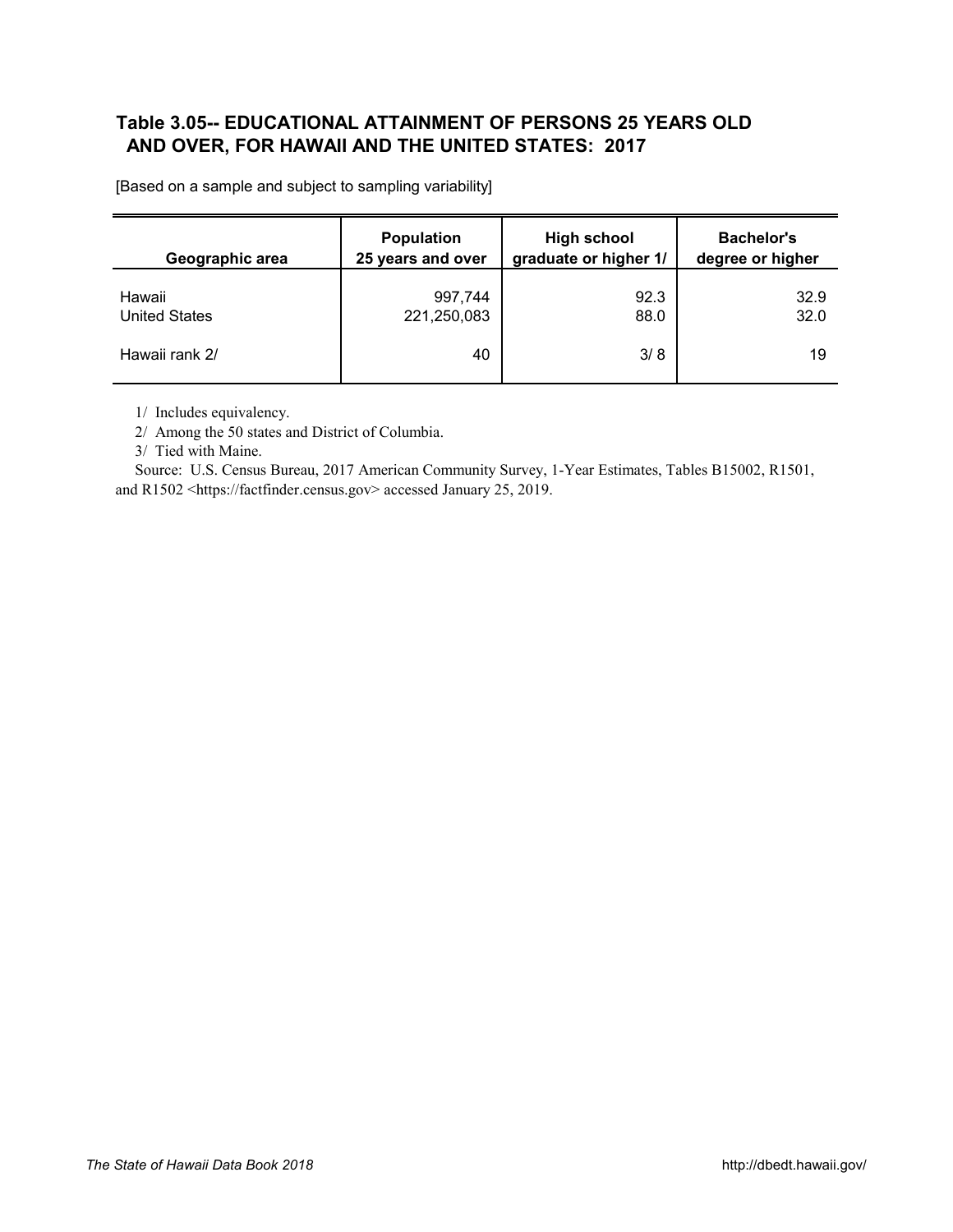## <span id="page-9-0"></span>**Table 3.06-- PRIVATE EDUCATIONAL SERVICES (NAICS 61), BY TYPE OF**  *X7A0T*  **SERVICE: 2012**

[Includes establishments with payroll. Statistics based on the North American Industry Classification System (NAICS)]

| <b>NAICS</b><br>code | <b>Type of service</b>         | Establish-<br>ments | Receipts/<br>revenue<br>(\$1,000) | Annual<br>payroll<br>(\$1,000) | Paid<br>employees<br>for pay<br>period<br>including<br>March 12 |
|----------------------|--------------------------------|---------------------|-----------------------------------|--------------------------------|-----------------------------------------------------------------|
| 611                  | <b>Educational services</b>    | 347                 | 158,389                           | 51,088                         | 2,410                                                           |
|                      |                                |                     |                                   |                                |                                                                 |
| 6114                 | Business schools, & computer & |                     |                                   |                                |                                                                 |
|                      | management training            | 30                  | 11,350                            | 4,825                          | 145                                                             |
| 6115                 | Technical & trade schools      | 45                  | 28,468                            | 8,958                          | 272                                                             |
| 6116                 | Other schools & instruction    | 249                 | 101,704                           | 30,329                         | 1,834                                                           |
| 6117                 | Educational support services   | 23                  | 16,867                            | 6,976                          | 159                                                             |

 Source: U.S. Census Bureau, *2012 Economic Census*, "Sector 61: Educational Services: Geographic Area Series: Summary Statistics: 2012" (EC1200A1) [<http://factfinder.census.gov>](http://factfinder.census.gov) accessed May 1, 2015.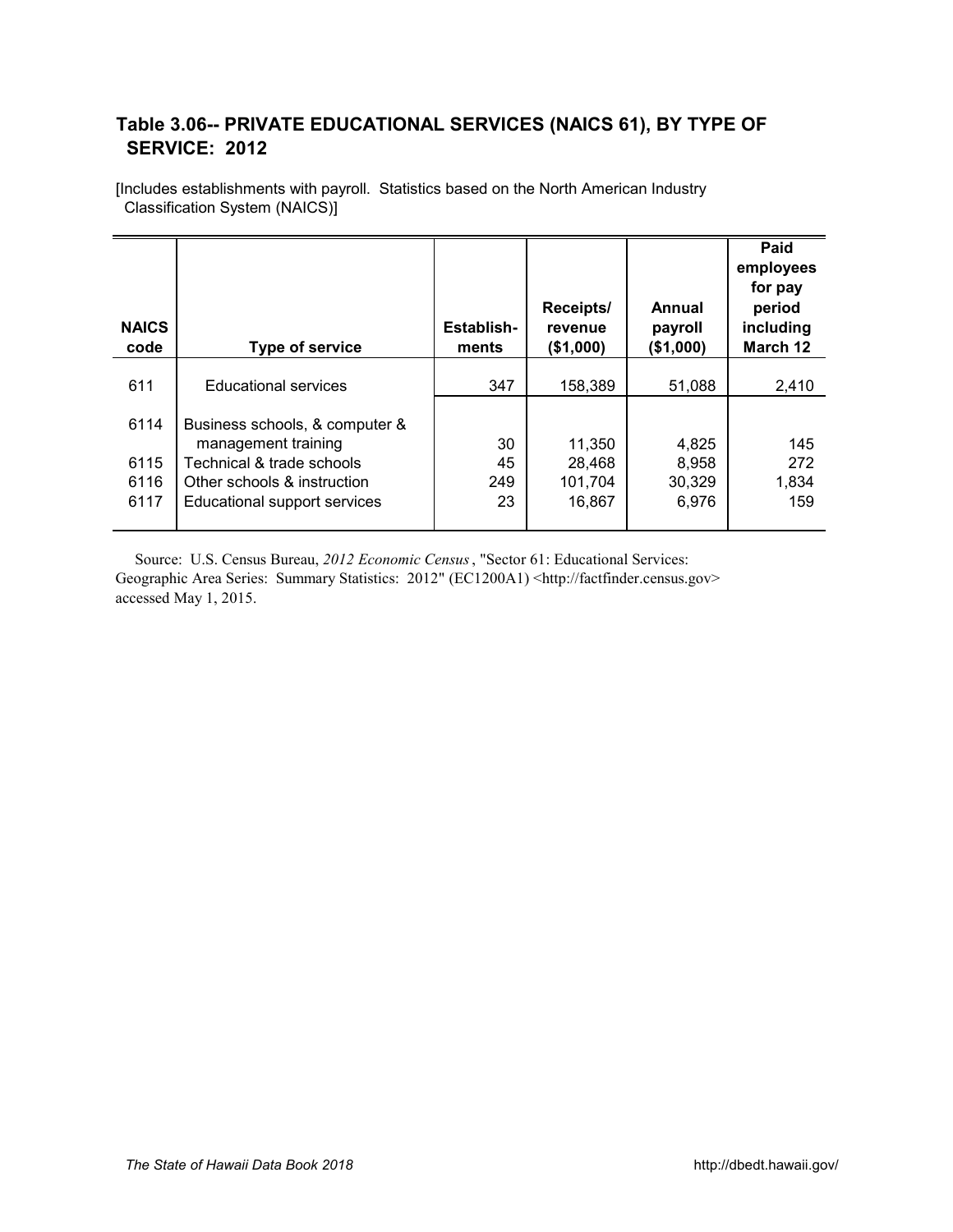## <span id="page-10-0"></span>**Table 3.07-- PRIVATE EDUCATIONAL SERVICES (NAICS 611), BY TYPE OF** *X8A0T*  **SERVICE: 2016**

|                      |                                                                                    | No. of establishments |                         | Paid                                                    |                                |
|----------------------|------------------------------------------------------------------------------------|-----------------------|-------------------------|---------------------------------------------------------|--------------------------------|
| <b>NAICS</b><br>code | <b>Type of service</b>                                                             | <b>Total</b>          | 20 or more<br>employees | employees<br>for pay<br>period<br>including<br>March 12 | Annual<br>payroll<br>(\$1,000) |
| 611                  | <b>Educational services</b>                                                        | 536                   | 117                     | 18,190                                                  | 629,686                        |
| 6111<br>6112         | Elementary & secondary schools<br>Junior colleges                                  | 123<br>5              | 68<br>$\overline{2}$    | 9,729<br>160                                            | 416,887<br>5,218               |
| 6113<br>6114         | Colleges, universities &<br>professional schools<br>Business schools, & computer & | 33                    | 13                      | 5,451                                                   | 145,813                        |
|                      | management training                                                                | 27                    | 1                       | 108                                                     | 6,501                          |
| 6115                 | Technical & trade schools                                                          | 46                    | 2                       | 265                                                     | 10,227                         |
| 6116                 | Other schools & instruction                                                        | 265                   | 27                      | 2,173                                                   | 35,447                         |
| 6117                 | Educational support services                                                       | 37                    | 4                       | 304                                                     | 9,593                          |

[Includes establishments with payroll. Statistics based on the North American Industry Classification System (NAICS)]

 Source: U.S. Census Bureau, 2016 County Business Patterns, Table CB1600A13 <[https://factfinder.census.gov> ac](https://factfinder.census.gov)cessed March 20, 2019; and calculations by the Hawaii State Department of Business, Economic Development & Tourism.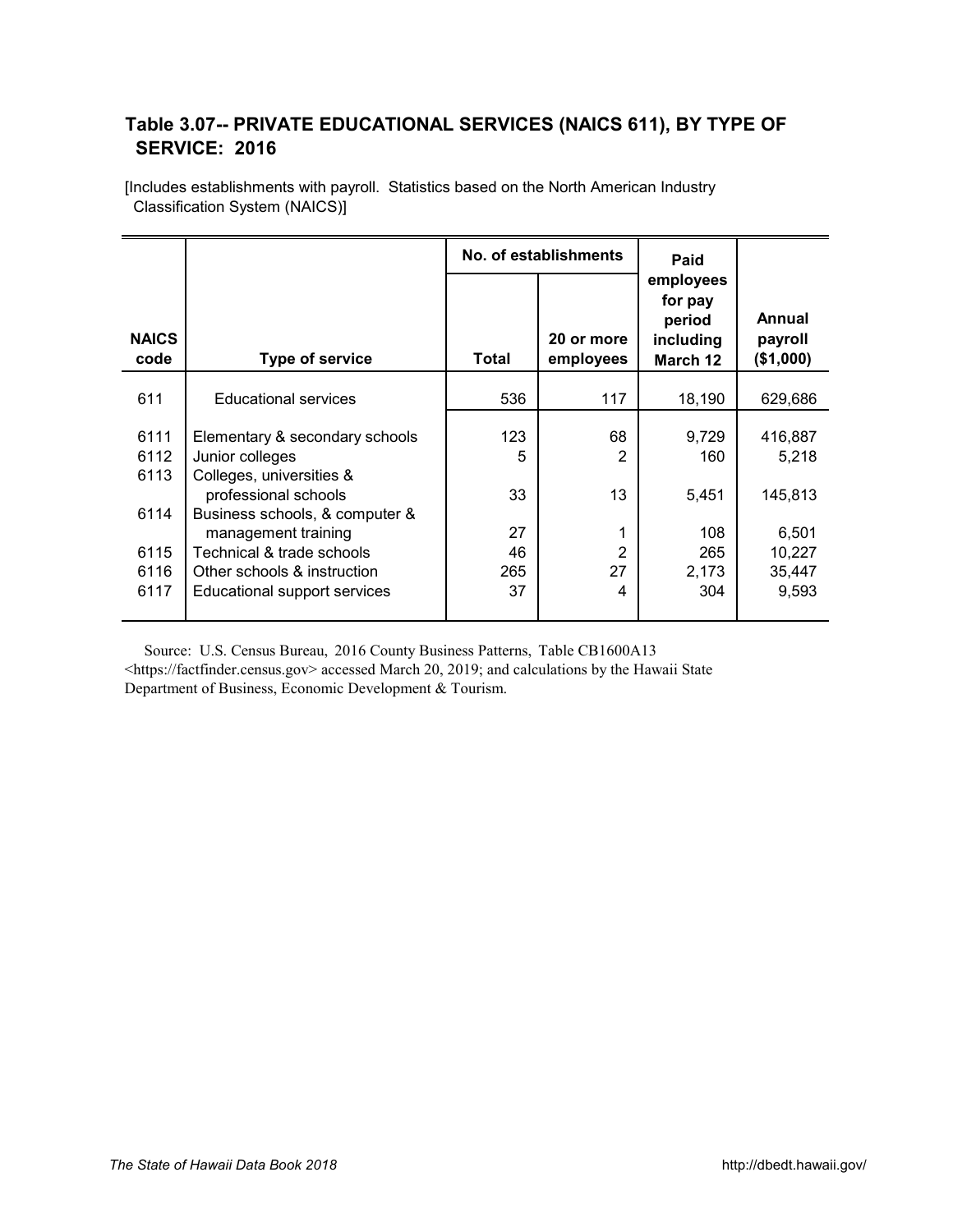#### <span id="page-11-0"></span>**Table 3.08-- TOP 20 LARGEST PRIVATE SCHOOLS BY CAMPUS,** *X9A0T*  **ENROLLMENT AND TUITION: 2017-2018**

[Schools are K-12 Coed, unless otherwise noted. Enrollment and tuition are for school year. Sorted for highest enrollment]

|                                 |                   | <b>Tuition</b>       |                            |
|---------------------------------|-------------------|----------------------|----------------------------|
| <b>School</b>                   | <b>Enrollment</b> | Average<br>(dollars) | <b>Median</b><br>(dollars) |
| <b>Punahou School</b>           | 3,742             | 23,850               | 23,850                     |
| Kamehameha Schools - Kapalama   | 3,192             | 4.839                | 4,374                      |
| Iolani School                   | 1,903             | 22,550               | 22,550                     |
| Mid-Pacific Institute 1/        | 1,569             | 23,185               | 23,185                     |
| Kamehameha Schools - Hawaii     | 1,156             | 4,839                | 4,374                      |
| Maryknoll School                | 1,144             | 17,100               | 17,100                     |
| Kamehameha Schools - Maui       | 1,068             | 4.839                | 4,374                      |
| Hawaii Baptist Academy          | 1,015             | 16,300               | 16,300                     |
| Sacred Hearts Academy 2/        | 897               | 12,278               | 10,912                     |
| Saint Louis School 3/           | 885               | 12,933               | 12,775                     |
| Le Jardin Academy 1/            | 815               | 20,875               | 20,875                     |
| Hanalani Schools 1/             | 724               | 11,851               | 11,495                     |
| Damien Memorial School 4/       | 650               | 12,168               | 13,625                     |
| Hawaii Preparatory Academy      | 626               | 22,258               | 22,150                     |
| <b>Island Pacific Academy</b>   | 534               | 15,020               | 14,925                     |
| St. Francis School 5/           | 491               | 9,934                | 8,540                      |
| Seabury Hall 4/                 | 454               | 19,910               | 19,910                     |
| St. Andrew's Schools 7/         | 445               | 17,017               | 17,185                     |
| Holy Family Catholic Academy 6/ | 444               | 8,405                | 8,625                      |
| Island School 1/                | 402               | 14,350               | 14,700                     |

1/ Preschool-12 Coed.

2/ Preschool-12 Girls.

3/ K-12 Boys.

4/ 6-12 Coed.

5/ Early Childhood-12 Coed.

6/ Preschool-8 Coed.

 7/ Includes St. Andrew's Priory School for Girls, K-12; St. Andrew's Preparatory School for Boys, K-5; and Queen Emma Preschool, Coed.

 Source: Hawaii Association of Independent Schools, *Private School Enrollment Report (2017-2018)* and *Private School Tuition Report (2017-2018)* 

<[https://www.hais.us/RelId/622589/ISvars/default/Reports.htm> ac](https://www.hais.us/RelId/622589/ISvars/default/Reports.htm)cessed April 23, 2019.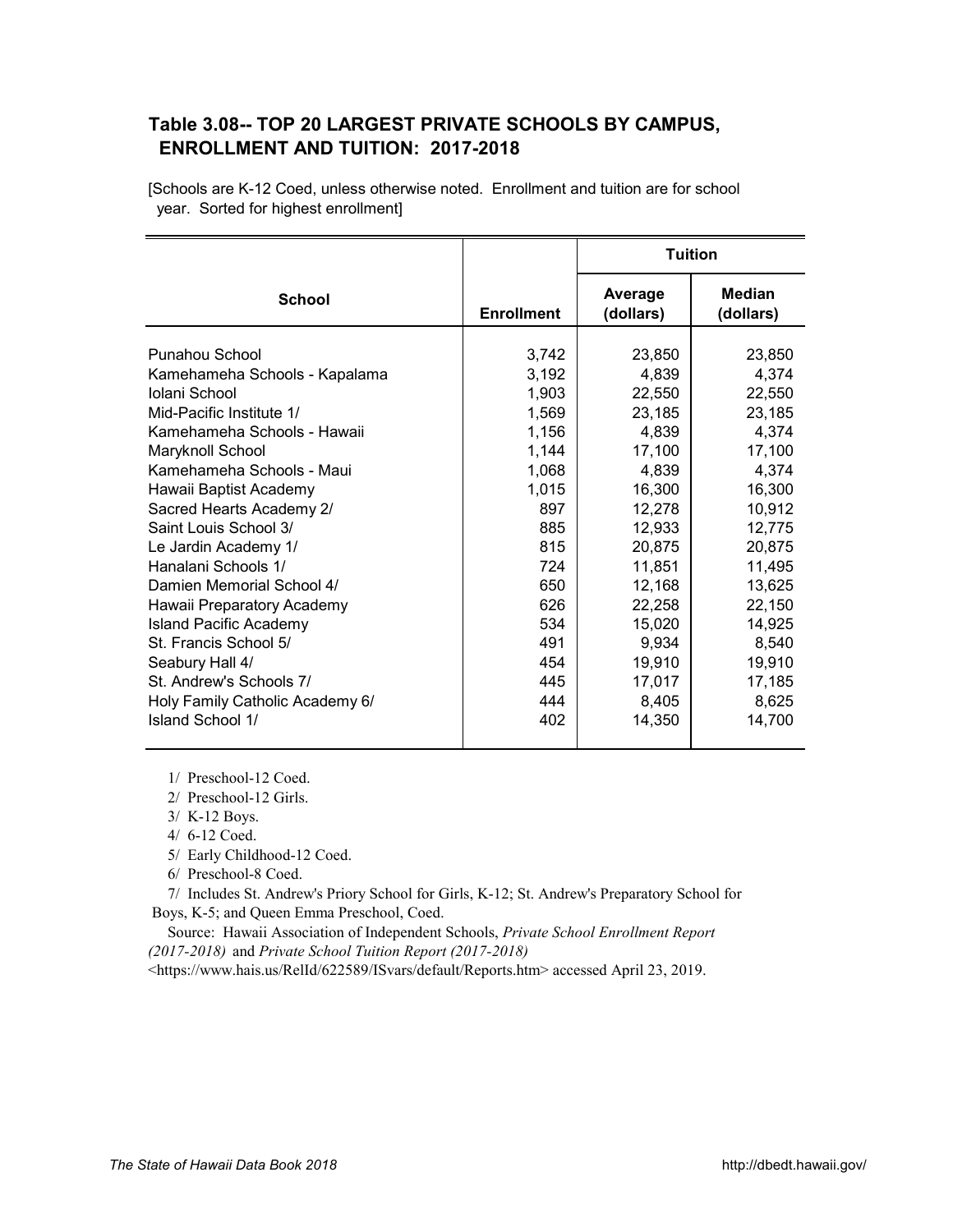## <span id="page-12-0"></span>**Table 3.09-- EXPENDITURES, TOTAL AND PER PUPIL, BY FUNCTION:**  *X10AT*  **2014-2015 AND 2015-2016**

[For school year. In thousands of dollars unless otherwise indicated. Excludes expenditures for state education agencies]

|                                            | 2014-2015            |                | 2015-2016            |                |
|--------------------------------------------|----------------------|----------------|----------------------|----------------|
| <b>Expenditure type</b>                    | Total                | Per pupil (\$) | Total                | Per pupil (\$) |
| Total                                      | 2,521,003            | 13,741         | 2,733,092            | 14,938         |
| Elementary/secondary expenditures, total   | 2,344,496            | 12,855         | 2,502,117            | 13,748         |
| Instruction<br>Support services, total     | 1,377,713<br>835,930 | 7,554<br>4,583 | 1,468,044<br>901,508 | 8,066<br>4,953 |
| Student support 1/                         | 225,975              | 1,239          | 240,765              | 1,323          |
| Instructional staff 2/                     | 81,416               | 446            | 80,451               | 442            |
| General administration                     | 12,762               | 70             | 17,736               | 97             |
| School administration                      | 158,895              | 871            | 168,086              | 924            |
| Operation and maintenance                  | 231,340              | 1,268          | 268,754              | 1,477          |
| Student transportation                     | 67,779               | 372            | 67,598               | 371            |
| Other support services                     | 57,763               | 317            | 58,118               | 319            |
| Food services                              | 130,853              | 717            | 132,566              | 728            |
| Enterprise operations 3/                   |                      |                |                      |                |
| Current expenditures for other programs 4/ | 14,707               | (NA)           | 14,326               | (NA)           |
| Capital outlay 5/                          | 161,800              | 886            | 216,649              | 1,190          |
| Interest on school debt                    |                      |                |                      |                |

NA Not available.

1/ Includes expenditures for guidance, health, attendance, and speech pathology services.

 2/ Includes expenditures for curriculum development, staff training, libraries, and media and computer centers.

 3/ Includes expenditures for operations funded by sales of products or services (e.g., school bookstore or computer time). Also includes small amounts for direct program support made by state education.

 4/ Includes expenditures for adult education, community colleges, private school programs funded by local and state education agencies, and community services.

 5/ Includes expenditures for property and for buildings and alterations completed by school district staff or contractors.

 Source: U.S. Department of Education, National Center for Education Statistics, Institute of Education Sciences, *Digest of Education Statistics* (annual), Tables 236.30 and 236.75

<[https://nces.ed.gov/programs/digest/current\\_tables.asp> ac](https://nces.ed.gov/programs/digest/current_tables.asp)cessed March 15, 2019.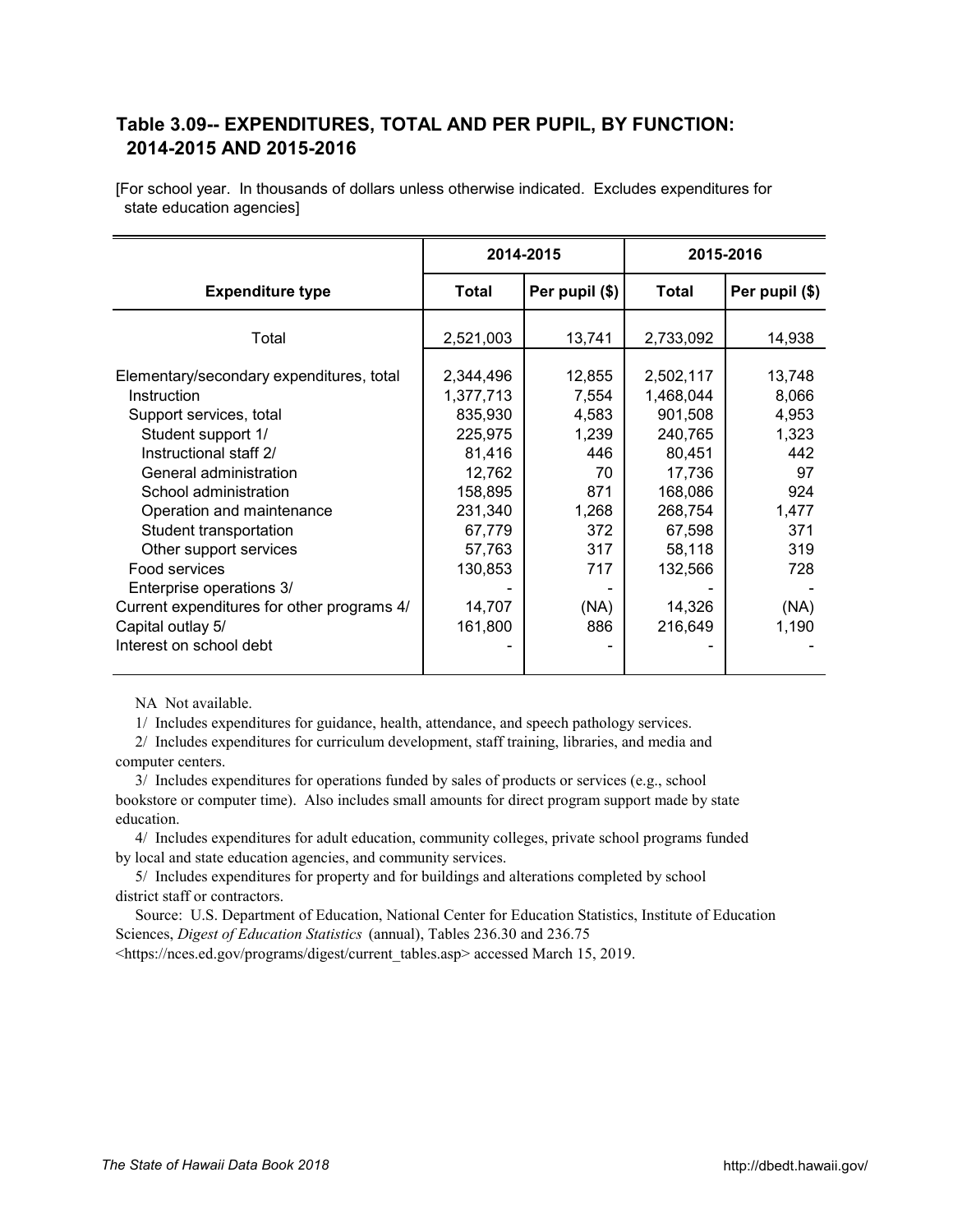## <span id="page-13-0"></span>**Table 3.10-- APPROPRIATED FUNDS AND EXPENDITURES BY AND FUND** *X1A0T*  **TYPE: 2016 TO 2018**

| Item                                                     | <b>Total</b>            | General                 | <b>Federal</b>    | <b>Special</b> | <b>Trust</b>              |
|----------------------------------------------------------|-------------------------|-------------------------|-------------------|----------------|---------------------------|
| 2016                                                     |                         |                         |                   |                |                           |
| State budget appropriation                               | 2,868                   | 2,493                   | 260               | 97             | 18                        |
| Total expenditures<br>Personnel services<br>Other        | 1/2,716<br>1,871<br>845 | 1/2,445<br>1,733<br>712 | 217<br>109<br>108 | 47<br>27<br>20 | 7<br>$\overline{2}$<br>5  |
| Funds carried over                                       | 48                      | 48                      |                   |                |                           |
| Lapsed ceiling                                           | 104                     |                         | 43                | 50             | 11                        |
| 2017                                                     |                         |                         |                   |                |                           |
| State budget appropriation                               | 2,954                   | 267<br>2,585            |                   | 84             | 18                        |
| <b>Total expenditures</b><br>Personnel services<br>Other | 2,825<br>1,931<br>894   | 2,514<br>1,792<br>722   | 260<br>136<br>124 | 44<br>44       | 7<br>3<br>$\overline{4}$  |
| Funds carried over                                       | 70                      | 70                      |                   |                |                           |
| Lapsed ceiling                                           | 59                      | 1                       | $\overline{7}$    | 40             | 11                        |
| 2018                                                     |                         |                         |                   |                |                           |
| State budget appropriation                               | 3,141                   | 2,766                   | 275               | 84             | 16                        |
| Total expenditures<br>Personnel services<br>Other        | 3,002<br>2,083<br>919   | 2,717<br>1,961<br>756   | 222<br>120<br>102 | 52<br>52       | 11<br>$\overline{2}$<br>9 |
| Funds carried over                                       | 48                      | 48                      |                   |                |                           |
| Lapsed ceiling                                           | 91                      | 1                       | 53                | 32             | 5                         |

[In millions of dollars, fiscal year ending June 30]

1/ Revised from previous *Data Book.*

Source: Hawaii State Department of Education, Office of Fiscal Services, records.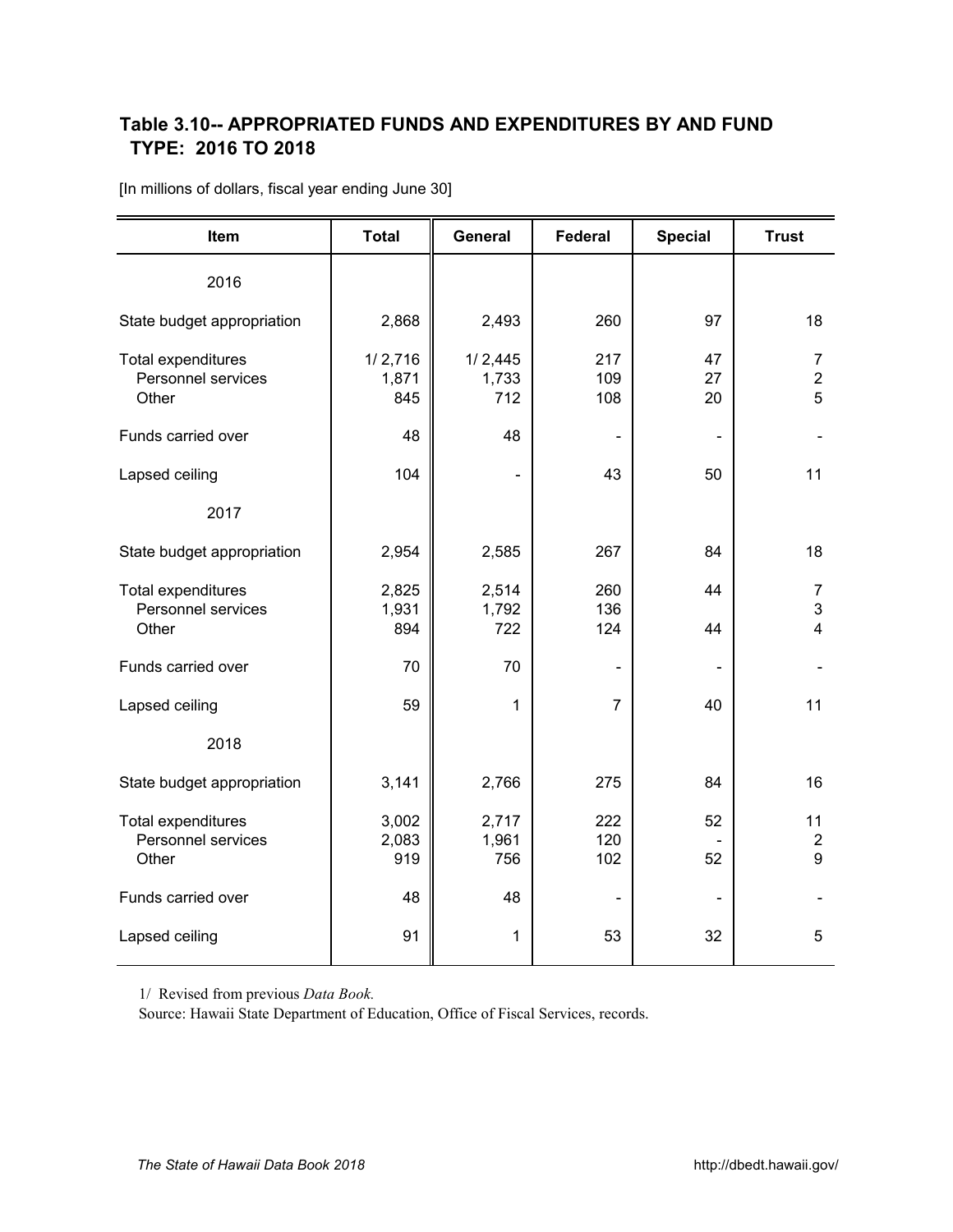## <span id="page-14-0"></span>**Table 3.11-- BUDGETED FUNDS, EXPENDITURES, PUPIL COST,**  *X12A0T*  **ENROLLMENT AND NUMBER OF SCHOOLS: 2016 AND 2017**

| <b>Item</b>                               | 2016    | 2017           | Percent change,<br>2016 to 2017 |
|-------------------------------------------|---------|----------------|---------------------------------|
|                                           |         |                |                                 |
| Appropriated funds total<br>General funds | 2,868   | 2,953          | 3.0                             |
|                                           | 2,493   | 2,584          | 3.7                             |
| Federal funds                             | 260     | 267            | 2.7                             |
| Special funds                             | 97      | 84             | $-13.4$                         |
| <b>Trust funds</b>                        | 18      | 18             | 0.0                             |
| Expenditures total                        | 2,717   | 2,822          | 3.9                             |
| General funds                             | 2,446   | 2,511          | 2.7                             |
| Federal funds                             | 217     | 260            | 19.8                            |
| Special funds                             | 47      | 44             | $-6.4$                          |
| <b>Trust funds</b>                        | 7       | $\overline{7}$ | 0.0                             |
|                                           |         |                |                                 |
| Per pupil cost (dollars) 1/               | (NA)    | (NA)           | (NA)                            |
| Enrollment total (number) 1/              | 180,409 | 179,902        | $-0.3$                          |
| Regular/special schools (number)          | 169,987 | 169,268        | $-0.4$                          |
| Charter schools (number)                  | 10,422  | 10,634         | 2.0                             |
|                                           |         |                |                                 |
| Schools (number)                          | 290     | 290            | 0.0                             |
| Regular/special schools                   | 256     | 256            | 0.0                             |
| Charter schools                           | 34      | 34             | 0.0                             |
|                                           |         |                |                                 |

[In millions of dollars unless otherwise specified. Fiscal year ending June 30]

NA Not available.

1/ Based on official enrollment.

 Source: Hawaii State Department of Education, Office of Superintendent, *Hawaii Department of Education Data Book* (annual) <[http://arch.k12.hi.us/state/databook/databook.html> ac](http://arch.k12.hi.us/state/databook/databook.html)cessed July 18, 2018; and calculations by the Hawaii State Department of Business, Economic Development & Tourism.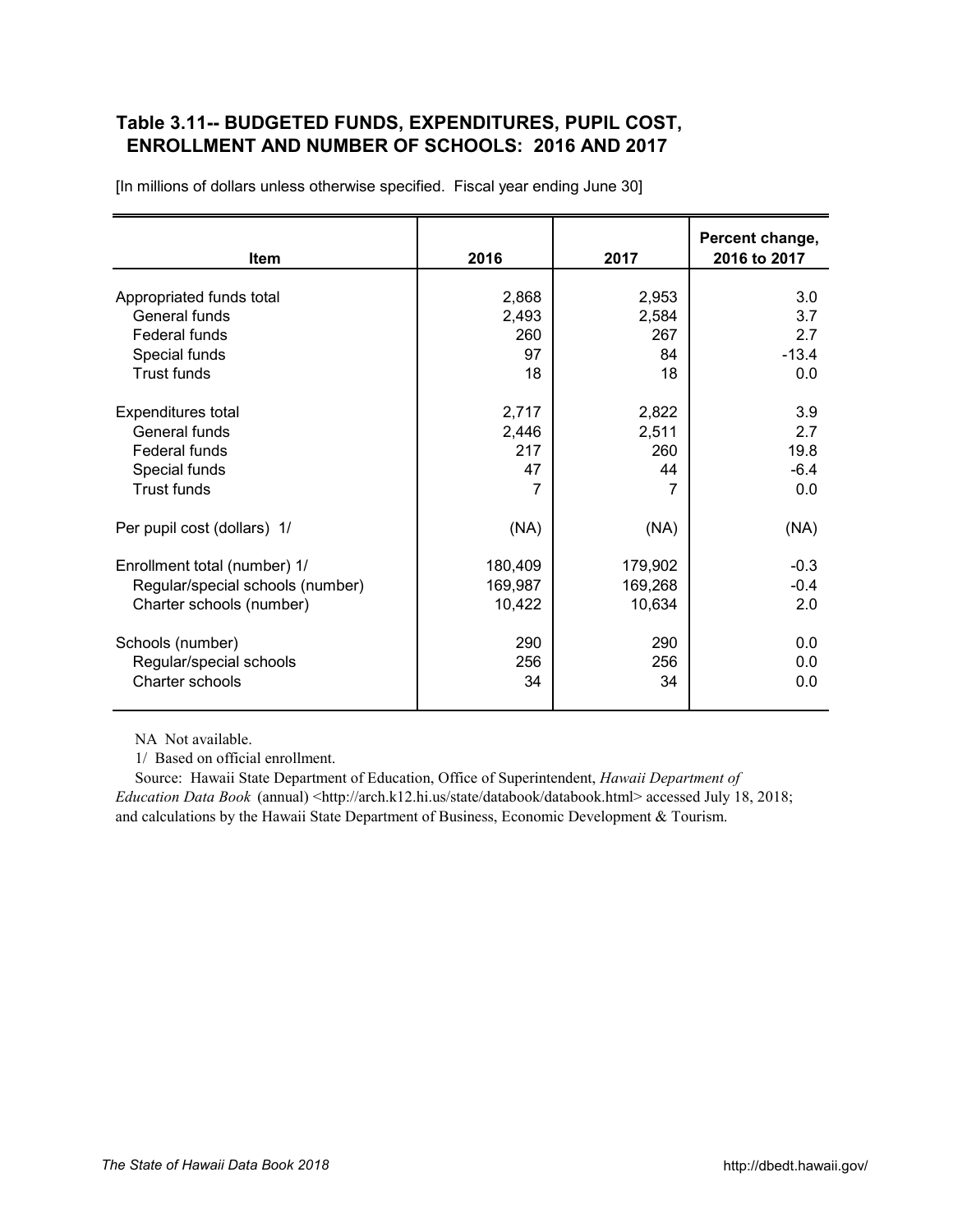# <span id="page-15-0"></span>**Table 3.12-- GENERAL FUND BUDGET AND EXPENDITURES: 2016 TO 2018** *X13A0T*

| <b>Programs</b>                                                                                                                | 2016                                                                      | 2017                                                                      | 2018                                                                      |
|--------------------------------------------------------------------------------------------------------------------------------|---------------------------------------------------------------------------|---------------------------------------------------------------------------|---------------------------------------------------------------------------|
| General fund budget                                                                                                            | 2,492,780,564                                                             | 2,584,292,527                                                             | 2,765,174,363                                                             |
| Total expenditures<br>Instruction and related services<br>Instructional support<br>School support services<br>Support services | 2,151,534,527<br>1,757,564,142<br>46,566,250<br>290,468,527<br>56,935,608 | 2,214,172,070<br>1,800,391,057<br>52,224,789<br>300,647,069<br>60,909,155 | 2,411,829,844<br>1,964,009,738<br>53,851,040<br>323,430,414<br>70,538,652 |
| Exclusions 1/<br>Adult education<br>Capitalized equipment expenditures<br>Debt service                                         | 293,678,250<br>2,729,033<br>16,680,984<br>274,268,233                     | 300,232,669<br>4,696,986<br>13,592,231<br>281,943,362                     | 304,913,009<br>6,121,813<br>17,375,964<br>281,415,232                     |
| Total expenditures & exclusions                                                                                                | 2,445,212,777                                                             | 2,514,404,739                                                             | 2,716,742,853                                                             |
| Ending budget balance                                                                                                          | 47,567,787                                                                | 69,887,788                                                                | 48,431,510                                                                |

[In dollars. Fiscal year ending June 30. Includes public charter schools]

 1/ Excluded in accordance with US DOE National Center for Education Statistics (NCES) Common Core of Data Specifications.

Source: Hawaii State Department of Education, Office of Fiscal Services, records.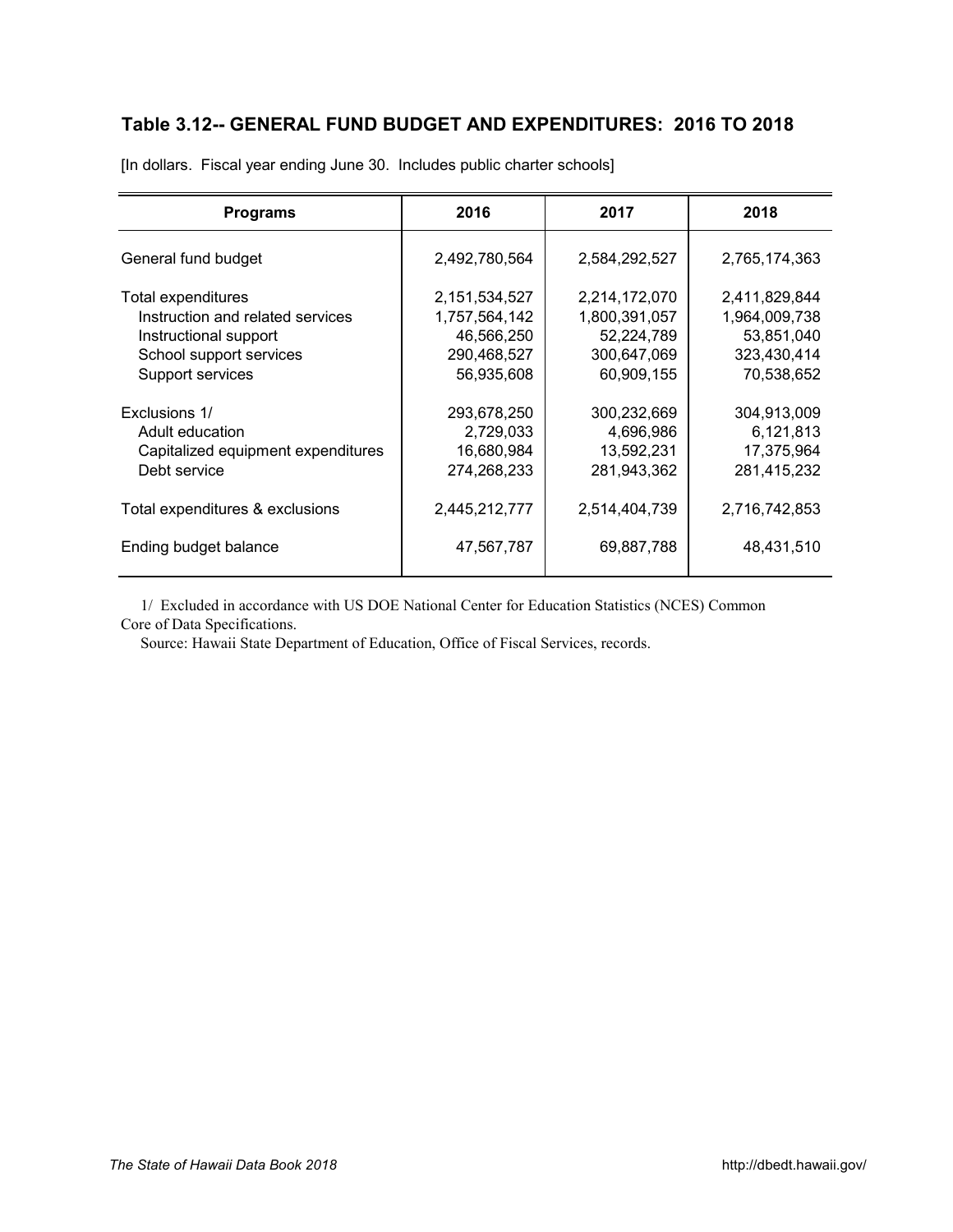## <span id="page-16-0"></span>**Table 3.13-- PUBLIC SCHOOL ENROLLMENT BY GRADE, BY COUNTY:** *X14A0T*  **2018-2019**

[For school year]

| Grade                                                            | <b>State</b><br>total                                                                                               | Hawaii                                                                                                 | Maui<br>Honolulu                                                                                       |                                                                                                          | Kauai                                                                           | <b>Charter</b><br>schools                                                             |
|------------------------------------------------------------------|---------------------------------------------------------------------------------------------------------------------|--------------------------------------------------------------------------------------------------------|--------------------------------------------------------------------------------------------------------|----------------------------------------------------------------------------------------------------------|---------------------------------------------------------------------------------|---------------------------------------------------------------------------------------|
| All grades                                                       | 181,278                                                                                                             | 23,563                                                                                                 | 21,185                                                                                                 | 115,600                                                                                                  | 9,365                                                                           | 11,565                                                                                |
| Nursery<br>Kindergarten<br>2<br>3<br>4<br>5<br>6<br>8<br>9<br>10 | 1,580<br>13,485<br>13,641<br>13,572<br>13,745<br>10,666<br>13,835<br>13,196<br>12,789<br>11,911<br>13,024<br>11,681 | 203<br>1,608<br>1,767<br>1,731<br>1,744<br>1,396<br>1,833<br>1,577<br>1,498<br>1,507<br>1,746<br>1,629 | 184<br>1,595<br>1,635<br>1,618<br>1,588<br>1,322<br>1,610<br>1,472<br>1,456<br>1,381<br>1,614<br>1,357 | 1,102<br>8,679<br>8,650<br>8,569<br>8,832<br>6,533<br>8,692<br>8,375<br>8,195<br>7,480<br>8,345<br>7,462 | 72<br>632<br>656<br>716<br>624<br>610<br>699<br>684<br>633<br>629<br>667<br>678 | 19<br>971<br>933<br>938<br>957<br>805<br>1,001<br>1,088<br>1,007<br>914<br>652<br>555 |
| 11<br>12<br>Special Ed.                                          | 11,008<br>9,554<br>17,591                                                                                           | 1,471<br>1,265<br>2,588                                                                                | 1,288<br>1,066<br>1,999                                                                                | 7,154<br>6,290<br>11,242                                                                                 | 632<br>596<br>837                                                               | 463<br>337<br>925                                                                     |

 Source: Hawaii State Department of Education, Official Enrollment Count SY 18-19 <[http://www.hawaiipublicschools.org/VisionForSuccess/SchoolDataAndReports/SchoolReports/Pages/](http://www.hawaiipublicschools.org/VisionForSuccess/SchoolDataAndReports/SchoolReports/Pages/home.aspx) [home.aspx> ac](http://www.hawaiipublicschools.org/VisionForSuccess/SchoolDataAndReports/SchoolReports/Pages/home.aspx)cessed April 23, 2019; and calculations by the Hawaii State Department of Business, Economic Development & Tourism.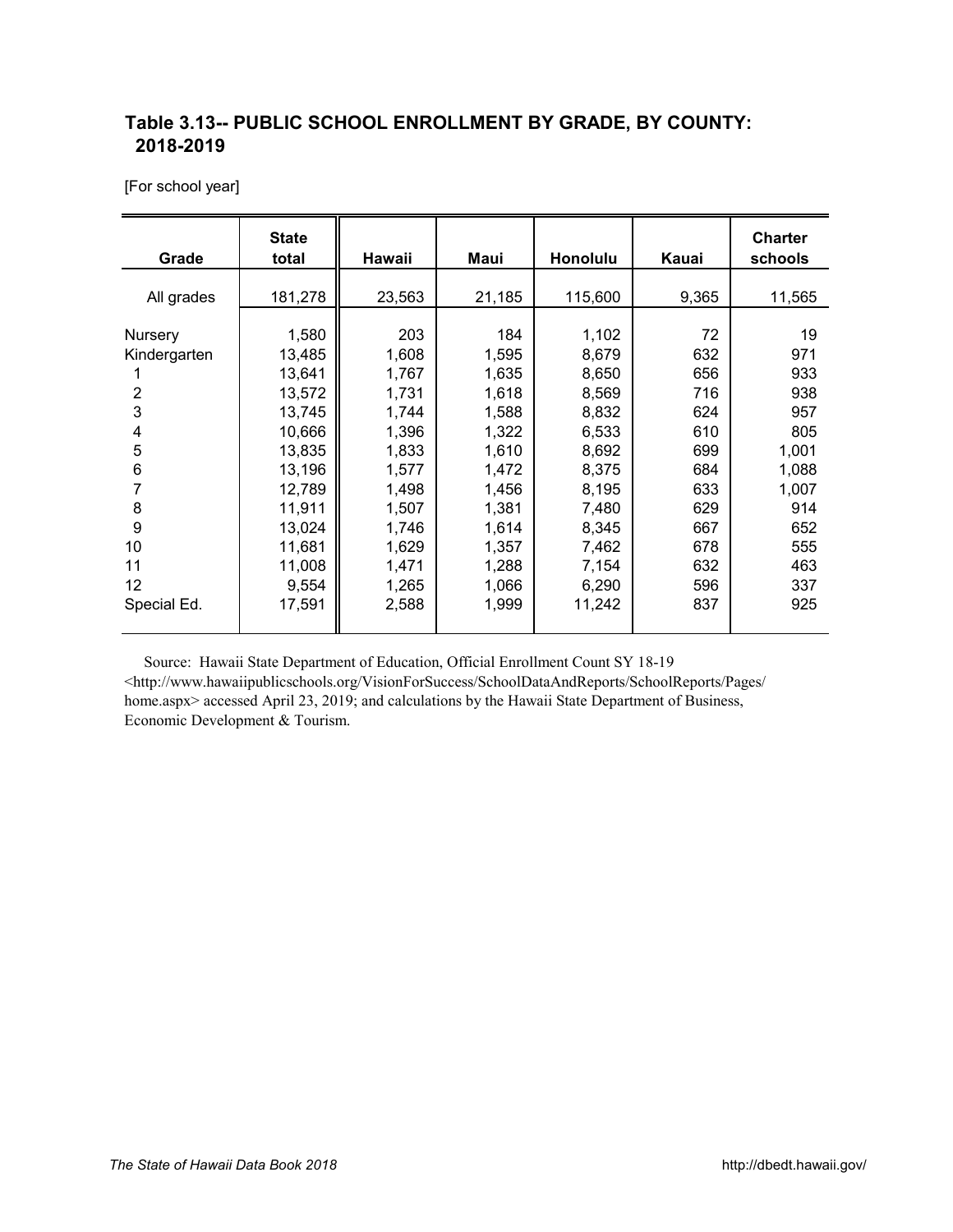## <span id="page-17-0"></span>**Table 3.14-- FEDERALLY-CONNECTED STUDENTS IN PUBLIC SCHOOLS:** *X15A0T*  **FALL, 1996 TO 2018**

| Year    | All federally-<br>connected<br>students | <b>Percent of total</b><br>enrollment | <b>Students whose</b><br>parents live and<br>work on federal<br>property | <b>Students whose</b><br>parents live on or<br>work on federal<br>property |
|---------|-----------------------------------------|---------------------------------------|--------------------------------------------------------------------------|----------------------------------------------------------------------------|
| 1996    | 32,122                                  | 17.0                                  | 14,741                                                                   | 17,381                                                                     |
| 1997    | 30,905                                  | 16.3                                  | 14,343                                                                   | 16,562                                                                     |
| 1998    | 31,438                                  | 16.7                                  | 13,628                                                                   | 17,810                                                                     |
| 1999    | 30,337                                  | 16.3                                  | 12,969                                                                   | 17,368                                                                     |
| 2000    | 30,251                                  | 16.5                                  | 12,689                                                                   | 17,562                                                                     |
| 2001    | 28,276                                  | 15.3                                  | 12,434                                                                   | 15,842                                                                     |
| 2002    | 29,068                                  | 15.8                                  | 12,235                                                                   | 16,833                                                                     |
| 2003    | 28,692                                  | 15.6                                  | 11,601                                                                   | 17,091                                                                     |
| 2004    | 29,462                                  | 16.1                                  | 11,617                                                                   | 17,845                                                                     |
| 2005    | 29,390                                  | 16.3                                  | 11,004                                                                   | 18,386                                                                     |
| 2006    | 27,815                                  | 15.4                                  | 10,609                                                                   | 17,206                                                                     |
| 2007    | 28,752                                  | 16.1                                  | 10,389                                                                   | 18,363                                                                     |
| 2008    | 28,026                                  | 15.7                                  | 10,057                                                                   | 17,969                                                                     |
| 2009    | 28,434                                  | 15.9                                  | 10,616                                                                   | 17,818                                                                     |
| 2010    | 28,741                                  | 15.6                                  | 10,581                                                                   | 18,160                                                                     |
| 2011    | 30,150                                  | 16.7                                  | 11,587                                                                   | 18,563                                                                     |
| 2012    | 28,976                                  | 15.6                                  | 11,047                                                                   | 17,929                                                                     |
| 2013    | 22,324                                  | 11.9                                  | 9,001                                                                    | 13,323                                                                     |
| 2014    | 27,660                                  | 15.1                                  | 9,881                                                                    | 17,779                                                                     |
| 2015    | 26,537                                  | 14.5                                  | 10,107                                                                   | 16,430                                                                     |
| 2016    | 25,626                                  | 14.0                                  | 10,116                                                                   | 15,510                                                                     |
| 2017 1/ | 24,273                                  | 13.3                                  | 9,547                                                                    | 14,726                                                                     |
| 2018 2/ | 22,601                                  | 12.4                                  | 8,169                                                                    | 14,432                                                                     |

1/ Final data. Revised from previous *Data Book.*

2/ Preliminary data as of May 2019.

Source: Hawaii State Department of Education, records.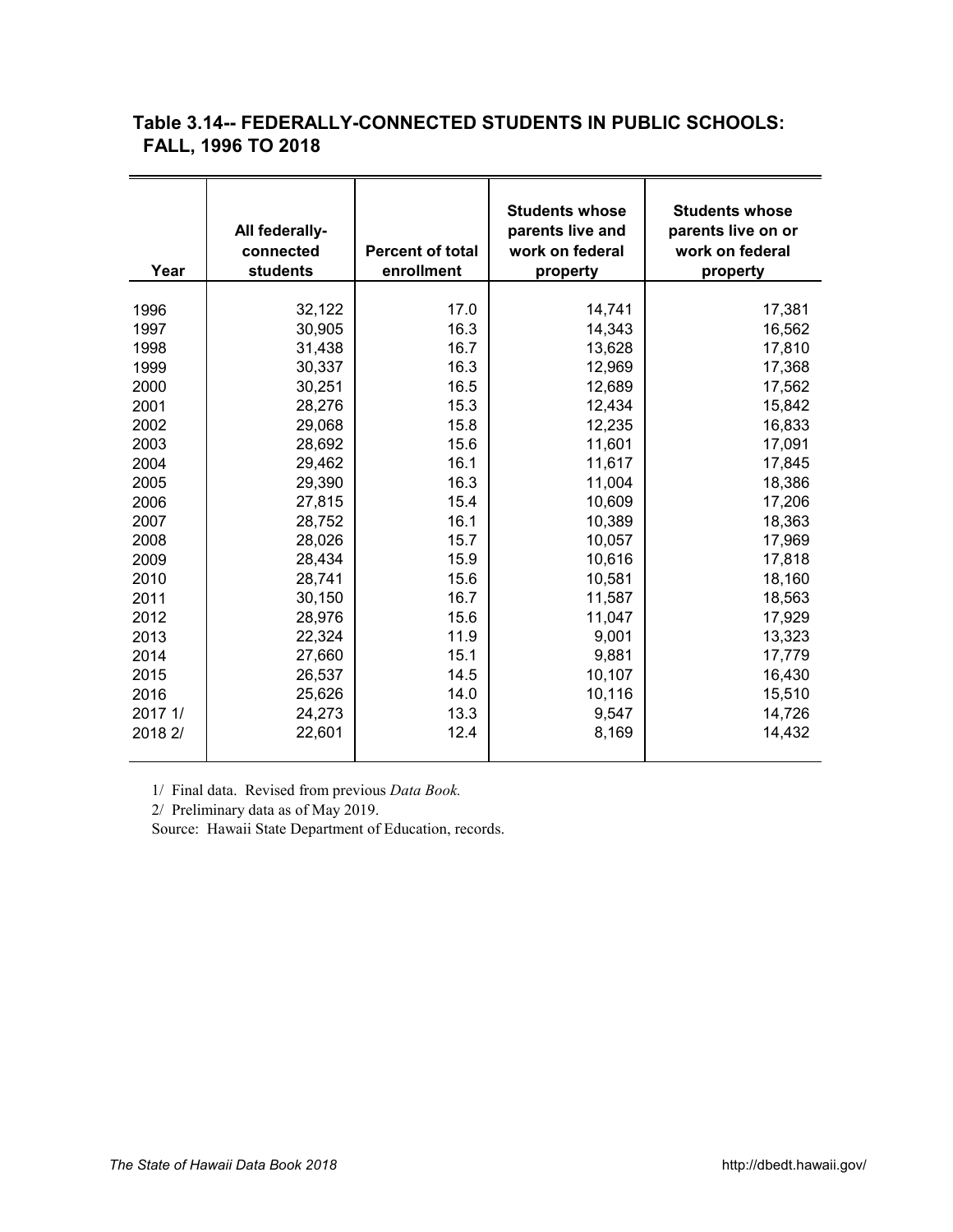## <span id="page-18-0"></span>**Table 3.15-- HAWAII STATE HIGH SCHOOL GRADUATES FROM PUBLIC** *X16A0T*  **AND PRIVATE HIGH SCHOOLS: 1990 TO 2018**

| Year | <b>Total graduates</b> | <b>Public school</b><br>graduates | <b>Private school</b><br>graduates |
|------|------------------------|-----------------------------------|------------------------------------|
|      |                        |                                   |                                    |
| 1990 | 12,278                 | 9,848                             | 2,430                              |
| 1991 | 11,877                 | 9,482                             | 2,395                              |
| 1992 | 12,015                 | 9,615                             | 2,400                              |
| 1993 | 11,675                 | 9,320                             | 2,355                              |
| 1994 | 12,353                 | 9,870                             | 2,483                              |
| 1995 | 12,434                 | 9,984                             | 2,450                              |
| 1996 | 12,482                 | 9,995                             | 2,487                              |
| 1997 | 12,312                 | 9,784                             | 2,528                              |
| 1998 | 12,915                 | 10,369                            | 2,546                              |
| 1999 | 13,017                 | 10,425                            | 2,592                              |
| 2000 | 13,380                 | 10,671                            | 2,709                              |
| 2001 | 12,933                 | 10,330                            | 2,603                              |
| 2002 | 13,368                 | 10,771                            | 2,597                              |
| 2003 | 12,840                 | 10,312                            | 2,528                              |
| 2004 | 13,212                 | 10,657                            | 2,555                              |
| 2005 | 13,393                 | 10,847                            | 2,546                              |
| 2006 | 13,645                 | 10,834                            | 2,811                              |
| 2007 | 13,821                 | 10,909                            | 2,912                              |
| 2008 | 14,622                 | 11,539                            | 3,083                              |
| 2009 | 14,721                 | 11,699                            | 3,022                              |
| 2010 | 14,052                 | 11,072                            | 2,980                              |
| 2011 | 13,976                 | 11,062                            | 2,914                              |
| 2012 | 14,288                 | 11,379                            | 2,909                              |
| 2013 | 14,316                 | 11,377                            | 2,939                              |
| 2014 | 14,140                 | 11,234                            | 2,906                              |
| 2015 | 13,476                 | 10,660                            | 2,816                              |
| 2016 | 13,732                 | 10,907                            | 2,825                              |
| 2017 | 13,581                 | 10,670                            | 2,911                              |
| 2018 | 14,145                 | 11,168                            | 2,977                              |
|      |                        |                                   |                                    |

 General Development (GED) examination] [Excludes home schoolers and students who earned high school diplomas through the

 Source: University of Hawaii, Institutional Research and Analysis Office, *High School Background of First-Time Students* (annual) <[https://www.hawaii.edu/institutionalresearch/home.action> ac](https://www.hawaii.edu/institutionalresearch/home.action)cessed April 23, 2019, and records.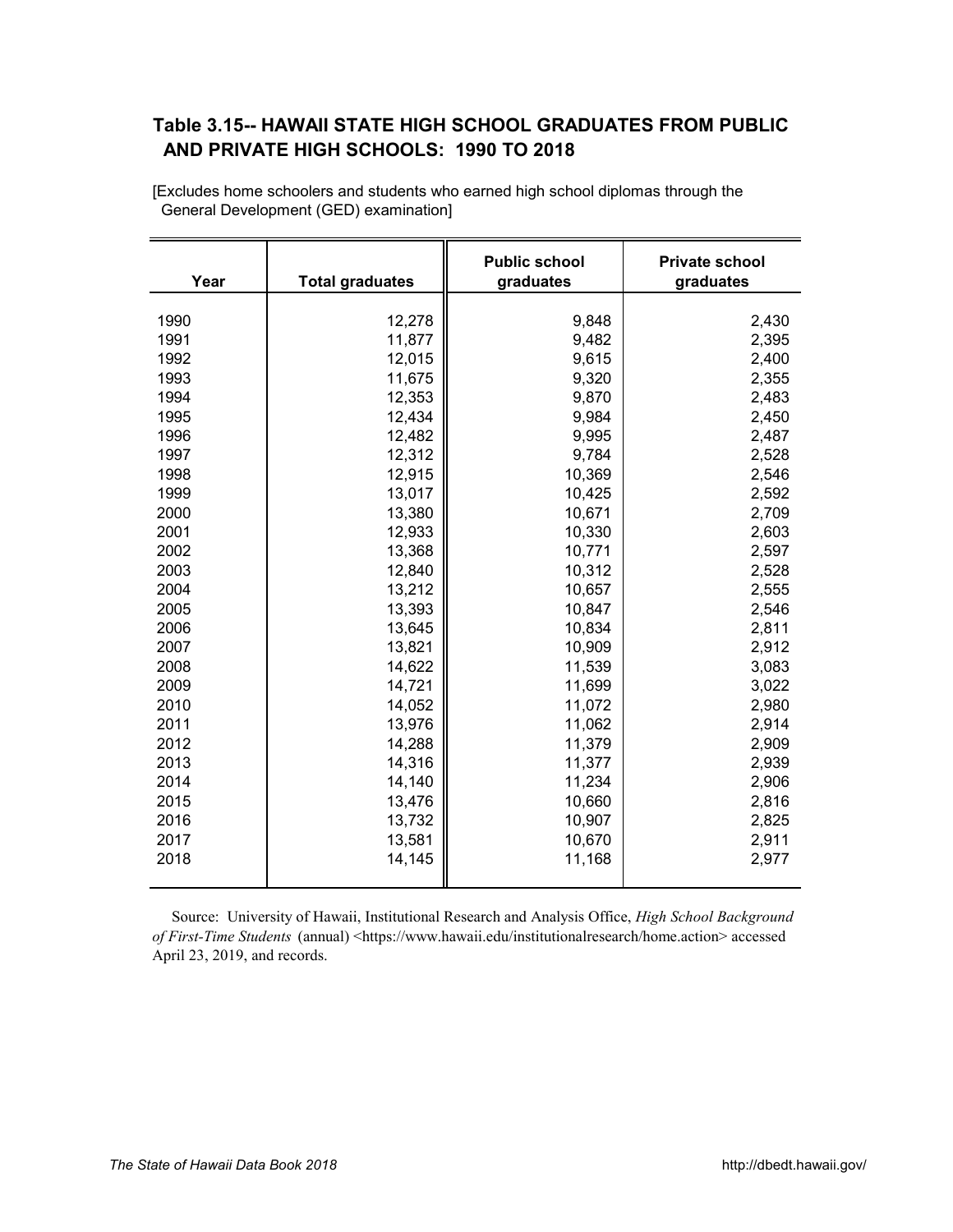## <span id="page-19-0"></span>**Table 3.16-- PRIVATE SCHOOLS, TEACHERS, AND ENROLLMENT, 1993-1994**  *X17A0T*  **TO 2017-2018 AND PRIVATE HIGH SCHOOL GRADUATES, 1991-1992 TO 2016-2017**

[Based on a survey and subject to sampling variability. Data limited to schools that offer first grade or above]

|             |                             |                   |                           | <b>High school graduates</b> |               |
|-------------|-----------------------------|-------------------|---------------------------|------------------------------|---------------|
| School year | <b>Number</b><br>of schools | <b>Enrollment</b> | <b>FTE</b><br>teachers 1/ | School year                  | <b>Number</b> |
| 1993-1994   | 121                         | 30,537            | 2,144                     | 1991-1992                    | 1,886         |
| 1995-1996   | 127                         | 34,541            | 2,532                     | 1994-1995                    | 2,603         |
| 1997-1998   | 126                         | 33,300            | 2,658                     | 1996-1997                    | 2,618         |
| 1999-2000   | 130                         | 32,193            | 2,475                     | 1998-1999                    | 2,533         |
| 2001-2002   | 137                         | 40,199            | 3,269                     | 2000-2001                    | 3,388         |
| 2003-2004   | 133                         | 37,228            | 3,070                     | 2002-2003                    | 2,780         |
| 2005-2006   | 115                         | 29,721            | 2,506                     | 2004-2005                    | 1,674         |
| 2007-2008   | 136                         | 33,441            | 2,880                     | 2006-2007                    | 2,385         |
| 2009-2010   | 135                         | 33,536            | 3,044                     | 2008-2009                    | 2,659         |
| 2011-2012   | 134                         | 33,994            | 3,013                     | 2010-2011                    | 2,760         |
| 2013-2014   | 127                         | 30,827            | 2,850                     | 2012-2013                    | 2,614         |
| 2015-2016   | 142                         | 41,703            | 3,726                     | 2014-2015                    | 3,513         |
| 2017-2018   | 132                         | 37,270            | 3,566                     | 2016-2017                    | 3,510         |

1/ FTE refers to full-time equivalents, which may differ from headcount.

 Source: National Center for Education Statistics, *Private School Universe Survey (PSS)*, Table 15 [<https://nces.ed.gov/surveys/pss/> ac](https://nces.ed.gov/surveys/pss/)cessed June 25, 2019.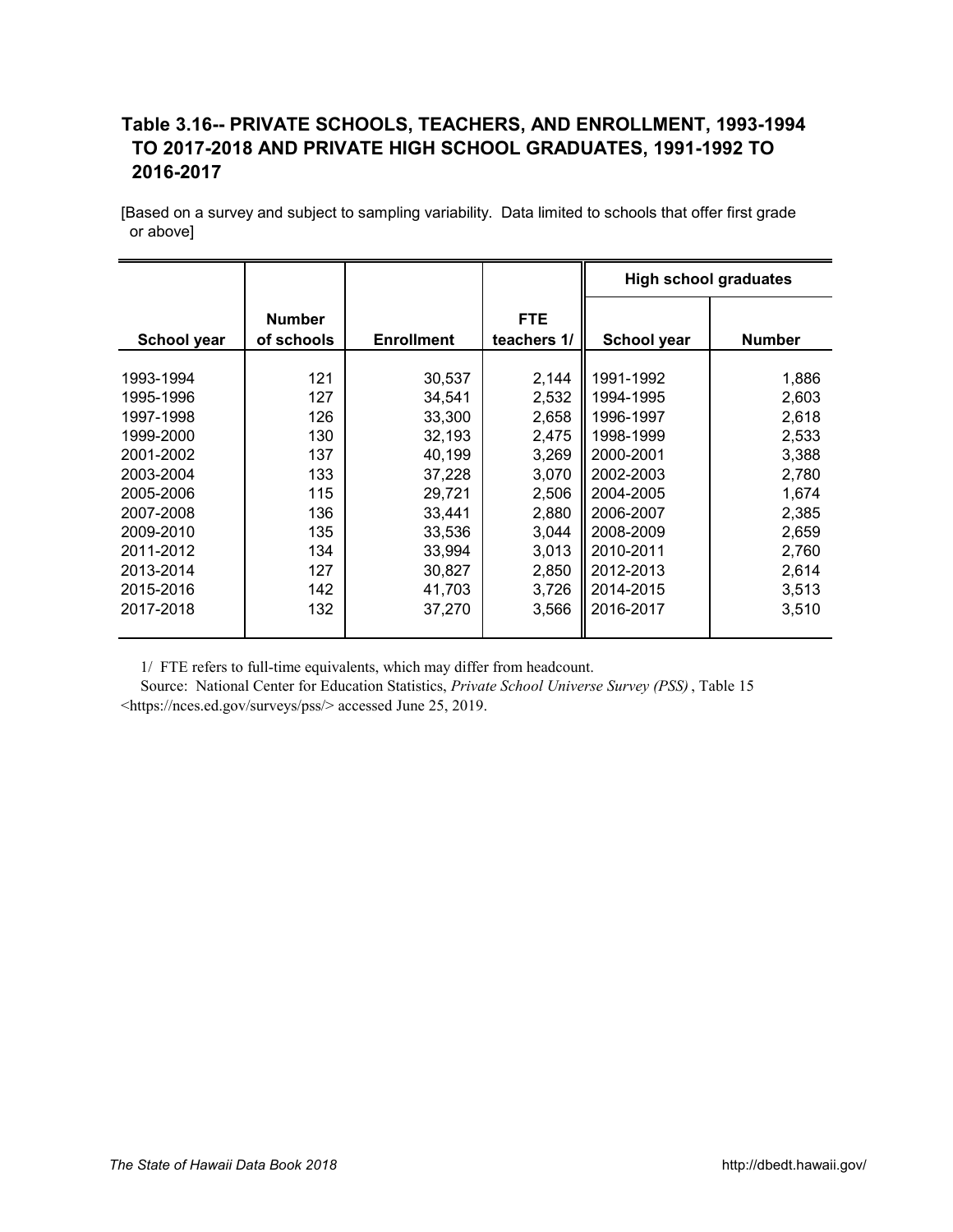## <span id="page-20-0"></span>**Table 3.17-- SELECTED CHARACTERISTICS OF PUBLIC SCHOOL**  *X18A0T*  **TEACHERS: 2001-2002 TO 2017-2018**

| School year | <b>FTE 1/</b> | <b>Head count</b> | Licensed 2/<br>(percent) | Average<br>years<br>experience | 5+ years at<br>same school<br>(percent) | <b>Advanced</b><br>degree 3/<br>(percent) |
|-------------|---------------|-------------------|--------------------------|--------------------------------|-----------------------------------------|-------------------------------------------|
|             |               |                   |                          |                                |                                         |                                           |
| 2001-2002   | 10,727        | 10,846            | (NA)                     | 12.7                           | 69.0                                    | 22.3                                      |
| 2002-2003   | 10,727        | 10,857            | 87.0                     | 12.5                           | 56.0                                    | 23.5                                      |
| 2003-2004   | 10,884        | 11,010            | 84.9                     | 12.0                           | 53.0                                    | 25.6                                      |
| 2004-2005   | 10,972        | 11,103            | 84.6                     | 11.6                           | 52.0                                    | 26.9                                      |
| 2005-2006   | 10,960        | 11,075            | 86.0                     | 11.5                           | 52.0                                    | 28.1                                      |
| 2006-2007   | 11,052        | 11,154            | 86.3                     | 11.4                           | 52.0                                    | 29.0                                      |
| 2007-2008   | 10,963        | 11,151            | 87.5                     | 11.4                           | 53.0                                    | 30.0                                      |
| 2008-2009   | 10,885        | 11,094            | 90.3                     | 11.6                           | 55.0                                    | 31.0                                      |
| 2009-2010   | 10,888        | 10,967            | 93.4                     | 12.1                           | 58.0                                    | 32.3                                      |
| 2010-2011   | 10,809        | 10,871            | 95.5                     | 13.1                           | 61.0                                    | 33.9                                      |
| 2011-2012   | 10,863        | 10,927            | 96.5                     | 12.2                           | 62.0                                    | 34.8                                      |
| 2012-2013   | 10,826        | 10,886            | 96.8                     | 13.2                           | 62.0                                    | 35.3                                      |
| 2013-2014   | 10,922        | 10,984            | 96.7                     | 13.2                           | 60.0                                    | 36.1                                      |
| 2014-2015   | 10,810        | 10,864            | 96.5                     | 13.4                           | 60.0                                    | 36.8                                      |
| 2015-2016   | 10,882        | 10,942            | 95.9                     | 12.4                           | 59.0                                    | 36.6                                      |
| 2016-2017   | 10,902        | 10,955            | 95.9                     | 12.5                           | 58.0                                    | 36.9                                      |
| 2017-2018   | 11,014        | 11,060            | 95.4                     | 13.3                           | 58.0                                    | 37.4                                      |

[For school year. Includes all public schools, with the exception of public charter schools]

NA Not available.

1/ FTE refers to full-time equivalents, which may differ from head count.

2/ Teachers who are fully licensed by the Hawaii State Teachers Standards Board.

3/ Teachers who have earned degrees beyond a bachelor's degree.

 Source: Hawaii State Department of Education, *Trend Report: Educational and Fiscal Accountability,* <[http://arch.k12.hi.us/school/trends/trends.html#> ac](http://arch.k12.hi.us/school/trends/trends.html#)cessed March 14, 2019.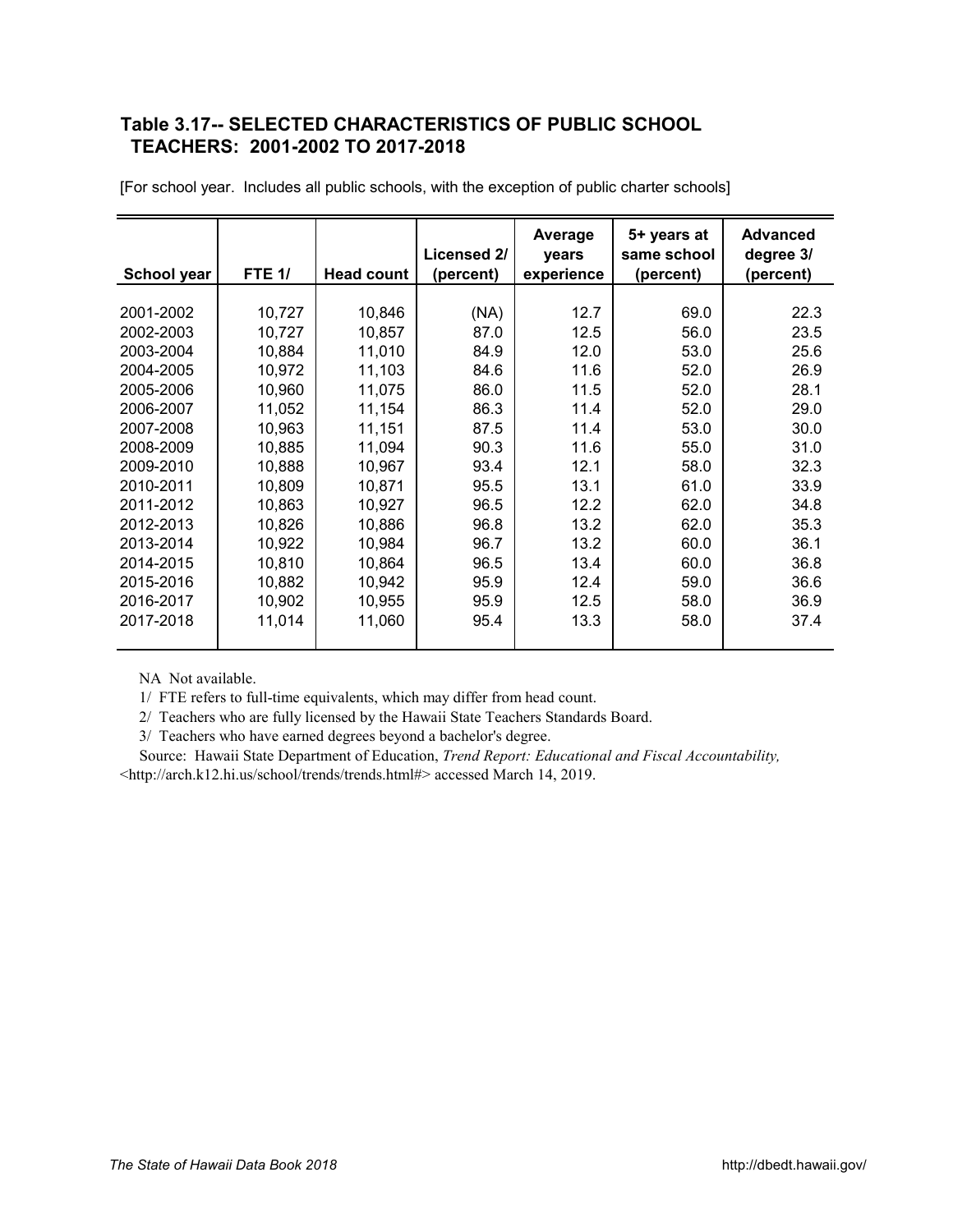## <span id="page-21-0"></span>**Table 3.18-- SELECTED CHARACTERISTICS OF PUBLIC SCHOOL:**  *X19A0T* **STUDENTS: 2001-2002 TO 2017-2018**

|             | Average daily attendance |                  | <b>Students</b>           | 9th grade            |                             |                                 |
|-------------|--------------------------|------------------|---------------------------|----------------------|-----------------------------|---------------------------------|
| School year | <b>Elementary</b>        | <b>Secondary</b> | without<br>suspensions 1/ | retention<br>rate 2/ | <b>Dropout</b><br>rate 3/4/ | <b>Graduate</b><br>on-time 4/5/ |
| 2001-2002   | 94.5                     | 92.2             | 93.5                      | 13.9                 | (NA)                        | 78.9                            |
| 2002-2003   | 94.5                     | 92.2             | 94.3                      | 14.3                 | 14.3                        | 80.0                            |
| 2003-2004   | 94.7                     | 92.2             | 95.0                      | 14.5                 | 15.1                        | 79.9                            |
| 2004-2005   | 94.3                     | 92.2             | 94.7                      | 15.3                 | 14.8                        | 79.6                            |
| 2005-2006   | 94.1                     | 92.1             | 94.6                      | 15.3                 | 15.4                        | 79.5                            |
| 2006-2007   | 94.4                     | 92.2             | 94.1                      | 15.1                 | 16.1                        | 79.3                            |
| 2007-2008   | 94.4                     | 91.6             | 94.5                      | 14.1                 | 15.7                        | 80.3                            |
| 2008-2009   | 94.5                     | 91.3             | 94.5                      | 12.5                 | 15.4                        | 80.1                            |
| 2009-2010   | 94.9                     | 92.1             | 95.1                      | 12.5                 | 16.3                        | 79.7                            |
| 2010-2011   | 94.7                     | 93.1             | 95.0                      | 12.2                 | 15.7                        | 80.8                            |
| 2011-2012   | 94.6                     | 93.2             | 95.2                      | 11.0                 | 15.1                        | 81.4                            |
| 2012-2013   | 94.3                     | 93.0             | 95.6                      | 10.8                 | 14.3                        | 82.9                            |
| 2013-2014   | 94.5                     | 93.2             | 96.1                      | 9.4                  | 14.1                        | 82.5                            |
| 2014-2015   | 94.8                     | 93.3             | 95.8                      | 9.1                  | 14.0                        | 82.4                            |
| 2015-2016   | 94.8                     | 93.5             | 96.2                      | 8.6                  | 13.7                        | 82.7                            |
| 2016-2017   | 94.7                     | 93.1             | 96.3                      | 8.4                  | 14.4                        | 82.5                            |
| 2017-2018   | 94.6                     | 93.0             | 96.0                      | 9.1                  | 13.7                        | 83.4                            |

[For school year. In percent unless otherwise noted. Includes all public schools, schools with the exception of public charter]

NA Not available.

 1/ Students who are "offense-free" that is, they have not committed offenses which result in suspension from school.

2/ Students who are not promoted to the next grade level.

 3/ Percent of high school students who enter 9th grade at a school, do not return to the same school, and are either officially exited as a "drop-out" or whose exit status is undetermined. The dropout rate is that of the previous school year. In the school year 2004-05 a new reporting system for dropouts began, resulting in figures that are non-comparable to past years' figures.

 4/ Starting in 2010-2011 the new Adjusted Cohort Graduation Rate methodology is used for a brief explanation 'See Trend Report Guide'.

5/ High school students who had completed high school within four years of their 9th grade entry date.

 Source: Hawaii State Department of Education, *Trend Report: Educational and Fiscal Accountability,* [<http://arch.k12.hi.us/school/trends/trends.html#> ac](http://arch.k12.hi.us/school/trends/trends.html#)cessed March 14, 2019.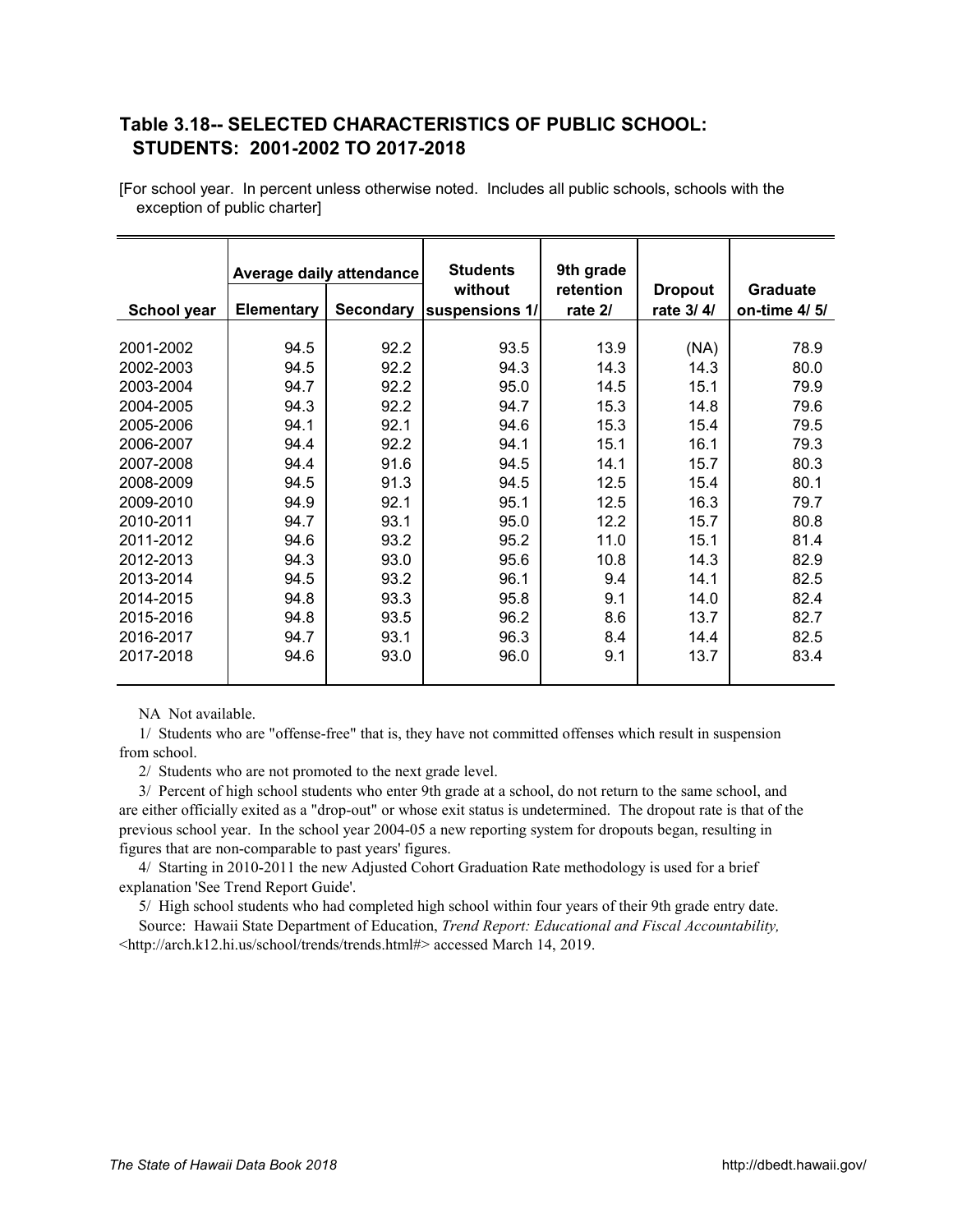| <b>Ethnicity 1/</b>                                                                                                                                                                                                                                                                                           | <b>Students</b>                                                                                                                                           | <b>Percent</b>                                                                                                         |
|---------------------------------------------------------------------------------------------------------------------------------------------------------------------------------------------------------------------------------------------------------------------------------------------------------------|-----------------------------------------------------------------------------------------------------------------------------------------------------------|------------------------------------------------------------------------------------------------------------------------|
| Total                                                                                                                                                                                                                                                                                                         | 179,902                                                                                                                                                   | 100.0                                                                                                                  |
| Native Hawaiian<br>Filipino<br>White 2/<br>Japanese<br><b>Other Micronesian</b><br>Samoan<br>Chinese<br>Hispanic<br><b>Black or African American</b><br>Portuguese<br>Indo-Chinese<br>Korean<br>Multiple, two or more ethnicities<br>Tongan<br>Other Pacific Islander 3/<br>Other Asian 4/<br>Native American | 45,506<br>40,183<br>32,587<br>16,417<br>7,991<br>6,029<br>5,588<br>5,557<br>5,250<br>2,984<br>2,160<br>2,042<br>1,964<br>1,429<br>1,357<br>1,220<br>1,088 | 25.3<br>22.3<br>18.1<br>9.1<br>4.4<br>3.4<br>3.1<br>3.1<br>2.9<br>1.7<br>1.2<br>1.1<br>1.1<br>0.8<br>0.8<br>0.7<br>0.6 |
| Guamanian or Chamorro                                                                                                                                                                                                                                                                                         | 550                                                                                                                                                       | 0.3                                                                                                                    |

# <span id="page-22-0"></span>Table 3.19-- ETHNICITY OF PUBLIC SCHOOL STUDENTS: 2016-2017

1/ Ethnicities are self-reported on enrollment forms.

2/ Includes "White two or more," which is defined as having two or more white ethnicities.

 3/ Includes "Pacific Islander two or more," which is defined as having two or more Pacific Islander ethnicities.

4/ Includes "Asian two or more," which is defined as having two or more Asian ethnicities.

Source: Hawaii State Department of Education, Office of the Superintendent, *2017 Hawaii* 

*Department of Education Data Book* (May 2018), Appendix C, Table 7

[<http://arch.k12.hi.us/state/databook/databook2017.html> ac](http://arch.k12.hi.us/state/databook/databook2017.html)cessed May 16, 2018; and calculations by the Hawaii State Department of Business, Economic Development & Tourism.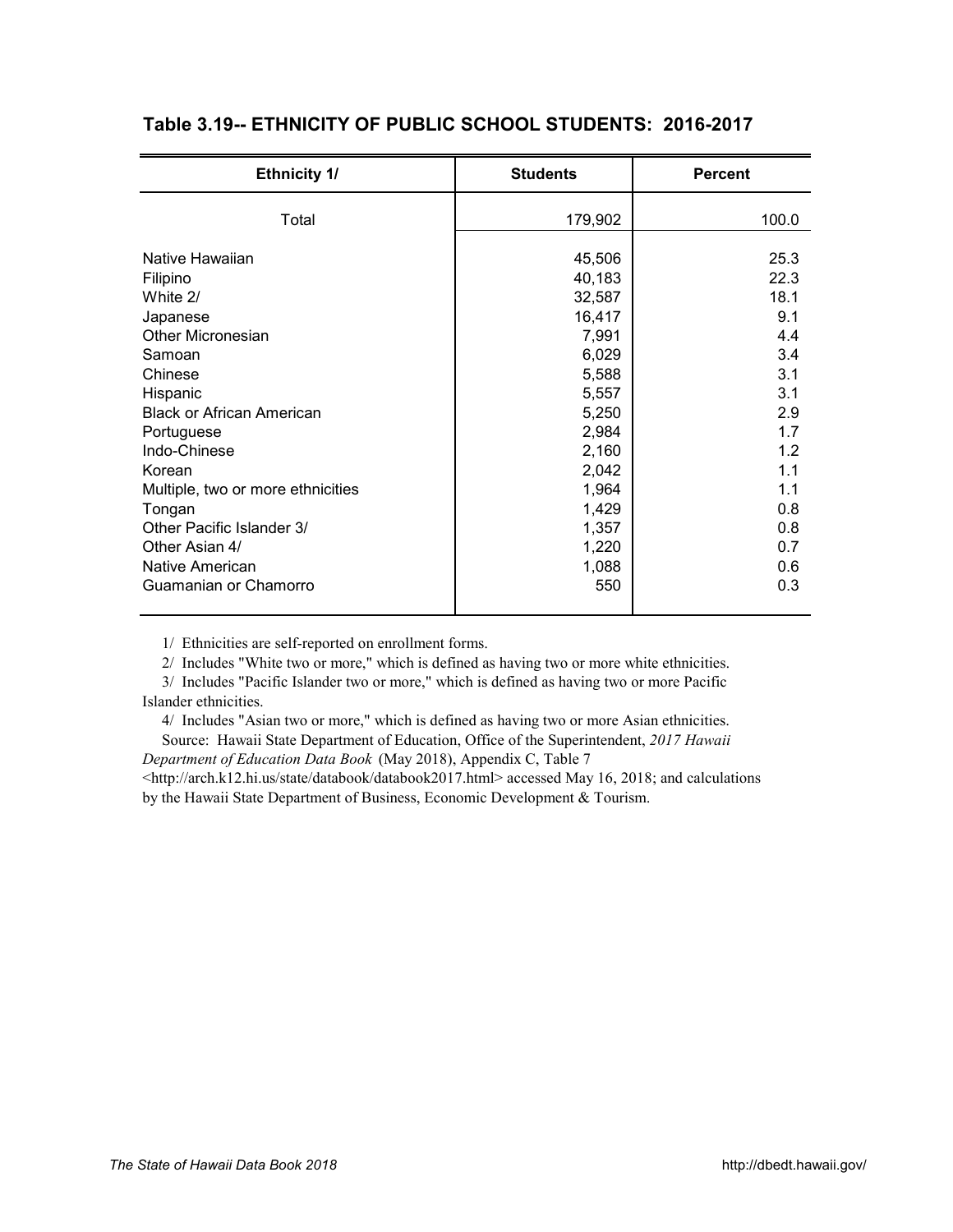| <b>Ethnicity</b>       | <b>Teachers</b> | <b>Percent</b> |
|------------------------|-----------------|----------------|
| Total                  | 11,322          | 100.0          |
| Other 1/               | 2,885           | 25.5           |
| White                  | 2,771           | 24.5           |
| Japanese               | 2,757           | 24.4           |
| Hawaiian/Part-Hawaiian | 1,143           | 10.1           |
| Filipino               | 775             | 6.8            |
| Chinese                | 386             | 3.4            |
| Hispanic               | 286             | 2.5            |
| Korean                 | 134             | 1.2            |
| African-American       | 113             | 1.0            |
| Samoan                 | 56              | 0.5            |
| Native American        | 16              | 0.1            |

## <span id="page-23-0"></span>**Table 3.20-- ETHNICITY OF PUBLIC SCHOOL TEACHERS: SCHOOL**  *X21A0T*  **YEAR 2016-2017**

1/ Includes teachers reporting multiple ethnicities.

 Source: Hawaii State Department of Education, Office of the Superintendent, *2017 Hawaii Department of Education Data Book* (May 2018), Appendix C, Table 7 [<http://arch.k12.hi.us/state/databook/databook2017.html> ac](http://arch.k12.hi.us/state/databook/databook2017.html)cessed May 16, 2018; and calculations by the Hawaii State Department of Business, Economic Development & Tourism.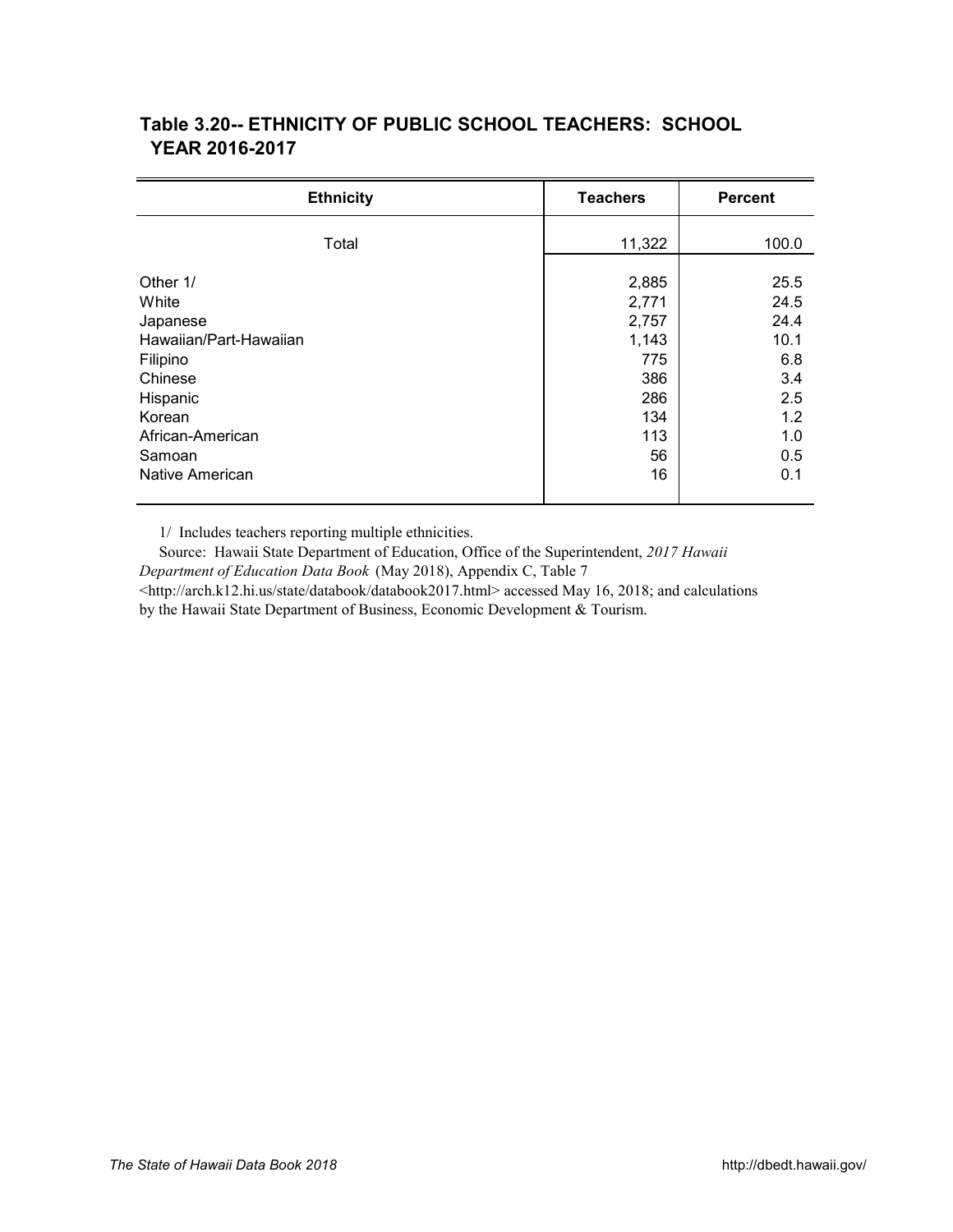#### <span id="page-24-0"></span>Table 3.21-- SAT SCORE AVERAGES FOR HAWAII AND THE UNITED STATES: 2006 TO 2018

[The College Board made content, format, and scoring changes to the SAT in March 2016. Scores between the 'Old' SAT and 'New' SAT are not comparable]

|                              |            | Hawaii average |            |            | U.S. average |            |                       | Hawaii average |                                                              | U.S. average |                                                              |
|------------------------------|------------|----------------|------------|------------|--------------|------------|-----------------------|----------------|--------------------------------------------------------------|--------------|--------------------------------------------------------------|
| <b>Year and</b><br>test type | Math       | Reading        | Writing    | Math       | Reading      | Writing    | Year and<br>test type | Math           | Evidence-based<br><b>Reading and</b><br><b>Writing (ERW)</b> | Math         | Evidence-based<br><b>Reading and</b><br><b>Writing (ERW)</b> |
| Old SAT 1/                   |            |                |            |            |              |            | New SAT 3/            |                |                                                              |              |                                                              |
| 2006                         | 509        | 482            | 472        | 518        | 503          | 497        | 2017                  | 541            | 544                                                          | 527          | 533                                                          |
| 2007<br>2008                 | 506<br>502 | 484<br>481     | 473<br>470 | 514<br>514 | 501<br>500   | 493<br>493 | 2018                  | 549            | 550                                                          | 531          | 536                                                          |
| 2009                         | 502        | 479            | 469        | 514        | 499          | 492        |                       |                |                                                              |              |                                                              |
| 2010                         | 504        | 482            | 470        | 515        | 500          | 491        |                       |                |                                                              |              |                                                              |
| 2011                         | 500        | 479            | 469        | 514        | 497          | 489        |                       |                |                                                              |              |                                                              |
| 2012                         | 500        | 478            | 467        | 514        | 496          | 488        |                       |                |                                                              |              |                                                              |
| 2013                         | 504        | 481            | 468        | 514        | 496          | 488        |                       |                |                                                              |              |                                                              |
| 2014                         | 504        | 484            | 472        | 513        | 497          | 487        |                       |                |                                                              |              |                                                              |
| 2015                         | 508        | 487            | 477        | 511        | 495          | 484        |                       |                |                                                              |              |                                                              |
| 2016 2/                      | 511        | 491            | 476        | 508        | 494          | 482        |                       |                |                                                              |              |                                                              |

 1/ The 'Old' SAT was administered from 2005 to January 2016. It included three sections and an essay which was scored as a part of the Writing section. Each section had a score range of 200-800. Each year, scores are reported for the seniors who took the SAT at any time during their high school years through January 2016. If a student took the SAT more than once, the most recent score was used.

2/ Includes test-takers through January 2016 only.

 3/ The 'New' SAT was first administered in March 2016. It includes two sections, each with a score range of 200-800. There is an optional essay which is scored and reported separately. Each year, scores are reported for that year's high school graduates who took the new SAT during high school. If a student took the SAT more than once, the most recent score is used.

 Source: College Board, "College-Bound Seniors Report" (annual through 2016) and "SAT Suite of Assessments Annual Report" (annual) <[https://research.collegeboard.org/programs/sat/data> ac](https://research.collegeboard.org/programs/sat/data)cessed April 24, 2019.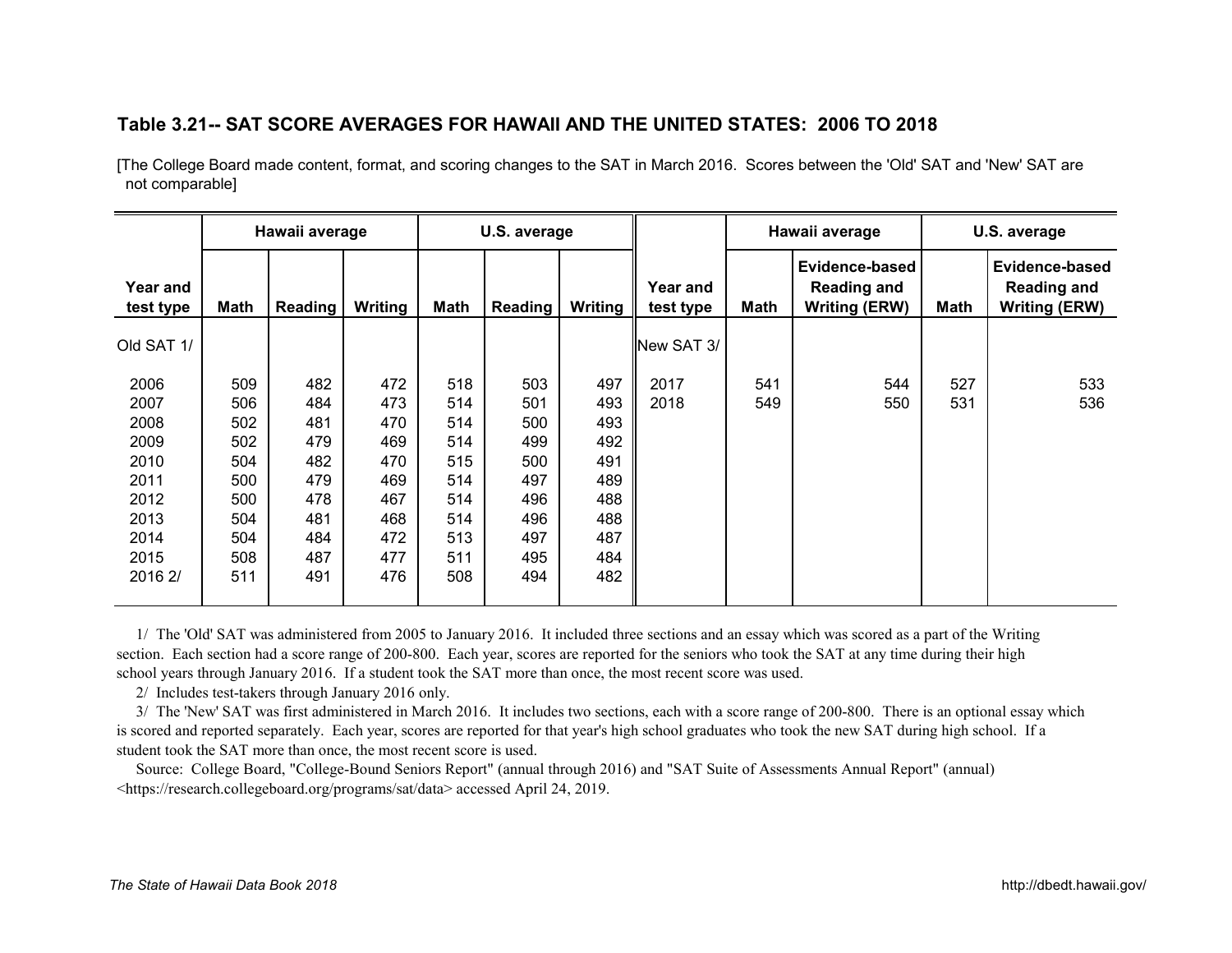## <span id="page-25-0"></span>**Table 3.22-- HAWAII SMARTER BALANCED ASSESSMENT RESULTS FOR** *X23A0T*  **ENGLISH LANGUAGE ARTS AND MATHEMATICS: 2017-2018**

[For school year]

|                                                                            |                                                                   | <b>English Language Arts</b>                                |                                                      | <b>Mathematics</b>                                                 |                                                             |                                                      |  |
|----------------------------------------------------------------------------|-------------------------------------------------------------------|-------------------------------------------------------------|------------------------------------------------------|--------------------------------------------------------------------|-------------------------------------------------------------|------------------------------------------------------|--|
| Grade                                                                      | <b>Number</b><br>tested                                           | <b>Number</b><br>proficient                                 | Met/<br>exceeded<br>achievement<br>standard (%)      |                                                                    | <b>Number</b><br>proficient                                 | Met/<br>exceeded<br>achievement<br>standard (%)      |  |
| Total                                                                      | 87,688                                                            | 47,397                                                      | 54.1                                                 | 88,135                                                             | 37,162                                                      | 42.2                                                 |  |
| Grade 3<br>Grade 4<br>Grade 5<br>Grade 6<br>Grade 7<br>Grade 8<br>Grade 11 | 10,903<br>14,189<br>14,186<br>13,331<br>12,830<br>12,288<br>9,961 | 5,739<br>7,186<br>7,975<br>7,027<br>6,715<br>6,723<br>6,032 | 52.6<br>50.6<br>56.2<br>52.7<br>52.3<br>54.7<br>60.6 | 10,984<br>14,257<br>14,237<br>13,377<br>12,911<br>12,361<br>10,008 | 6,001<br>6,769<br>6,151<br>5,570<br>4,804<br>4,639<br>3,228 | 54.6<br>47.5<br>43.2<br>41.6<br>37.2<br>37.5<br>32.3 |  |

 Source: Hawaii State Department of Education, Smarter Balanced Assessment Results <[http://www.hawaiipublicschools.org/TeachingAndLearning/Testing/StateAssessment/Pages/home.aspx>](http://www.hawaiipublicschools.org/TeachingAndLearning/Testing/StateAssessment/Pages/home.aspx)  accessed April 24, 2019; and calculations by the Hawaii State Department of Business, Economic Development & Tourism.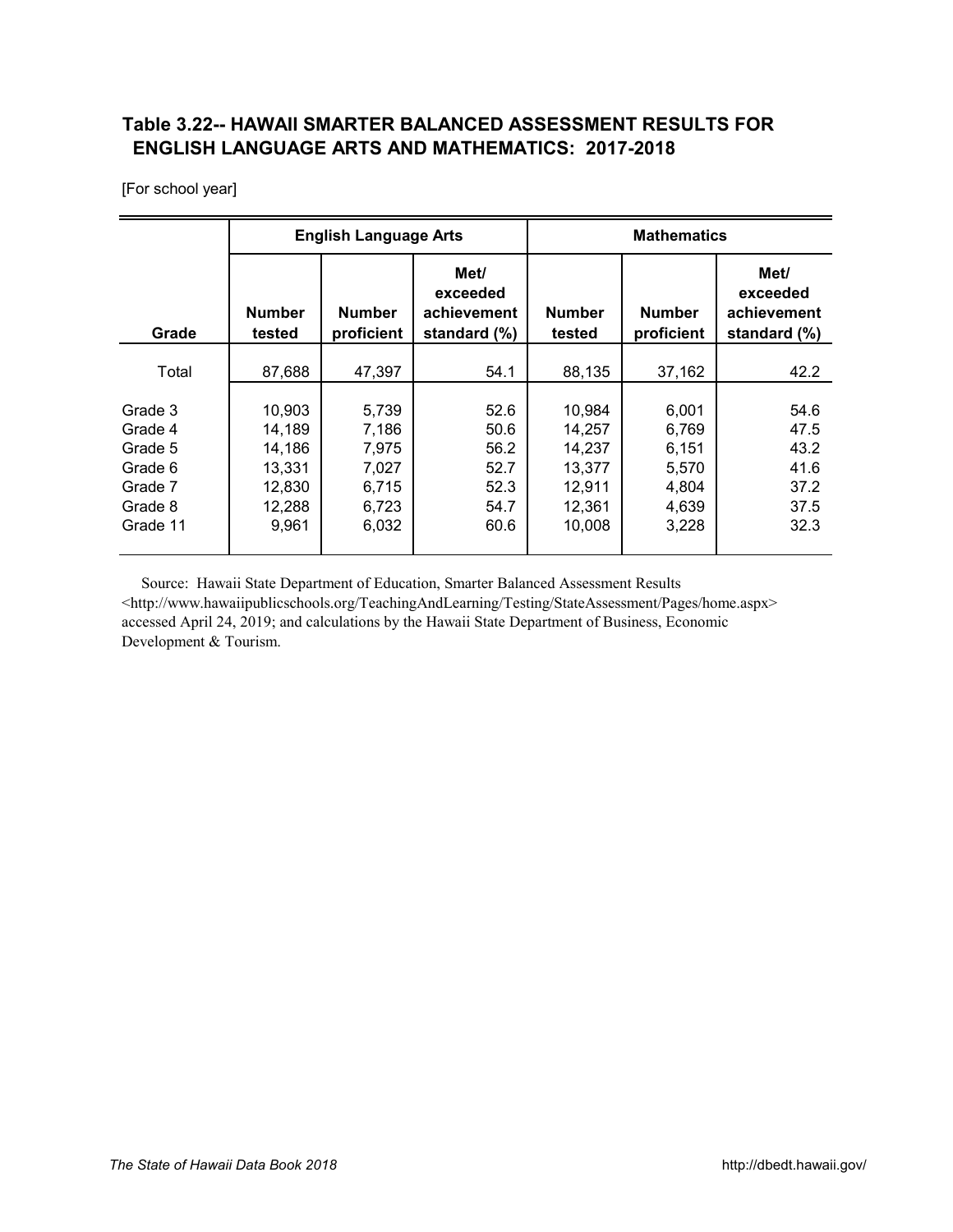#### <span id="page-26-0"></span>**Table 3.23-- HEADCOUNT ENROLLMENT AT THE UNIVERSITY OF HAWAII,**  *X24A0T*  **BY CAMPUS: FALL 2010 TO 2018**

[Fall headcount of credit students. Includes special students, classified as early admits, concurrent registrants and auditors]

|                                                                      |                                                                                        |                                                                                        | <b>Classified</b>                                                                      |                                                                               |                                                             |                                                      |                                                                               |                                                                               |
|----------------------------------------------------------------------|----------------------------------------------------------------------------------------|----------------------------------------------------------------------------------------|----------------------------------------------------------------------------------------|-------------------------------------------------------------------------------|-------------------------------------------------------------|------------------------------------------------------|-------------------------------------------------------------------------------|-------------------------------------------------------------------------------|
|                                                                      | Total,<br>all                                                                          |                                                                                        | Under-                                                                                 | Gradu-                                                                        | Unclassi-                                                   | <b>Others</b>                                        | Univ. of<br>Hawaii at                                                         | Univ. of<br>Hawaii-<br>West                                                   |
| Year                                                                 | campuses                                                                               | <b>Total</b>                                                                           | graduates                                                                              | ates                                                                          | fied                                                        | $\mathbf{1}$                                         | Hilo                                                                          | Oahu                                                                          |
| 2010<br>2011<br>2012<br>2013<br>2014<br>2015<br>2016<br>2017<br>2018 | 60,090<br>60,330<br>60,295<br>58,941<br>57,052<br>55,756<br>53,418<br>51,674<br>51,063 | 20,337<br>20,429<br>20,426<br>20,006<br>19,507<br>18,865<br>18,056<br>17,612<br>17,710 | 13,599<br>14,054<br>14,279<br>14,097<br>13,667<br>13,320<br>12,767<br>12,583<br>12,609 | 5,726<br>5,475<br>5,243<br>5,017<br>4,893<br>4,754<br>4,514<br>4,322<br>4,330 | 971<br>842<br>822<br>799<br>836<br>718<br>686<br>624<br>667 | 41<br>58<br>82<br>93<br>111<br>73<br>89<br>83<br>104 | 4,079<br>4,139<br>4,157<br>4,043<br>3,924<br>3,829<br>3,666<br>3,539<br>3,406 | 1,471<br>1,662<br>1,997<br>2,361<br>2,661<br>2,692<br>2,939<br>3,082<br>3,128 |
|                                                                      |                                                                                        |                                                                                        |                                                                                        | <b>UH Community Colleges</b>                                                  |                                                             |                                                      |                                                                               |                                                                               |
| Year                                                                 | <b>Total</b>                                                                           | Honolulu                                                                               | Kapiolani                                                                              | <b>Leeward</b>                                                                | Windward                                                    | <b>Hawaii</b>                                        | Kauai                                                                         | Maui                                                                          |
| 2010<br>2011                                                         | 34,203<br>34,100                                                                       | 4,725<br>4,600                                                                         | 9,301<br>9,023                                                                         | 7,942<br>7,895                                                                | 2,625<br>2,705                                              | 3,815<br>3,917                                       | 1,428<br>1,433                                                                | 4,367<br>4,527                                                                |
| 2012<br>2013                                                         | 33,715<br>32,531                                                                       | 4,582<br>4,368                                                                         | 8,892<br>8,376                                                                         | 7,960<br>7,976                                                                | 2,741<br>2,799                                              | 3,663<br>3,406                                       | 1,495<br>1,530                                                                | 4,382<br>4,076                                                                |
| 2014<br>2015<br>2016                                                 | 30,960<br>30,370<br>28,757                                                             | 4,144<br>4,328<br>3,903                                                                | 7,994<br>7,816<br>7,382                                                                | 7,742<br>7,535<br>7,262                                                       | 2,661<br>2,610<br>2,511                                     | 3,186<br>3,087<br>2,956                              | 1,424<br>1,401<br>1,401                                                       | 3,809<br>3,593<br>3,342                                                       |

1/ Includes "Home-based at Other UH Campus" and "No Data."

 Source: University of Hawaii, Institutional Research and Analysis Office, "Enrollment Table 0. Headcount Enrollment, Multi-year, University of Hawaii" and "Enrollment Table 6. Headcount Enrollment of Credit Students by Educational Level, UH Manoa"

2017 27,441 3,563 7,095 6,805 2,511 2,819 1,346 3,302 2018 26,819 3,541 6,899 6,709 2,460 2,632 1,486 3,092

<[https://www.hawaii.edu/institutionalresearch/enrReport.action?reportId=ENRT00> ac](https://www.hawaii.edu/institutionalresearch/enrReport.action?reportId=ENRT00)cessed April 24, 2019.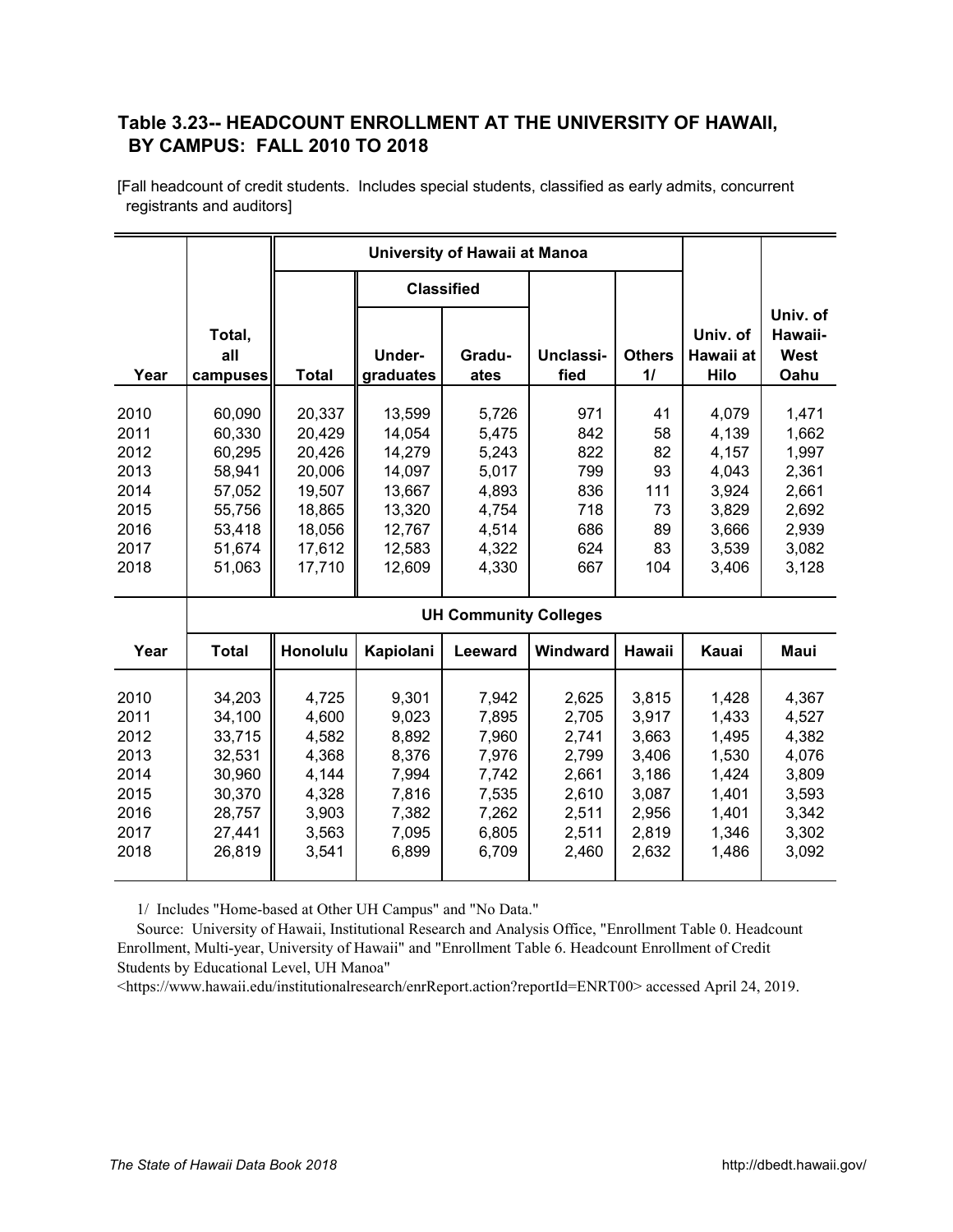#### <span id="page-27-0"></span>**Table 3.24-- DEGREES, DIPLOMAS, AND CERTIFICATES AWARDED BY THE**  *X25A0T*  **UNIVERSITY OF HAWAII: 2010 TO 2018**

[Fiscal year ending June 30]

|                                                                      |                                                                                     |                                                                               |                                                                         |                                                             | University of Hawaii at Manoa                               |                                                                   | University of<br><b>Hawaii West Oahu</b>                                      |                                                                                        |
|----------------------------------------------------------------------|-------------------------------------------------------------------------------------|-------------------------------------------------------------------------------|-------------------------------------------------------------------------|-------------------------------------------------------------|-------------------------------------------------------------|-------------------------------------------------------------------|-------------------------------------------------------------------------------|----------------------------------------------------------------------------------------|
| Year                                                                 | <b>Total</b>                                                                        | Bache-<br>lor's                                                               | <b>Master's</b>                                                         | Doctor-<br>ate                                              | <b>Professional</b><br>practice 1/                          | Other 2/                                                          | <b>Bachelor's</b>                                                             |                                                                                        |
| 2010<br>2011<br>2012<br>2013<br>2014<br>2015<br>2016<br>2017<br>2018 | 8,291<br>8,988<br>9,628<br>10,001<br>11,278<br>11,104<br>11,680<br>11,408<br>11,215 | 2,834<br>2,957<br>3,026<br>3,202<br>3,378<br>3,404<br>3,600<br>3,298<br>3,273 | 1,169<br>1,232<br>1,223<br>1,049<br>1,121<br>975<br>1,077<br>978<br>958 | 184<br>212<br>196<br>229<br>194<br>239<br>204<br>190<br>204 | 167<br>199<br>210<br>192<br>190<br>244<br>174<br>197<br>229 | 60<br>75<br>112<br>65<br>66<br>61<br>3/49<br>3/49<br>62           |                                                                               | 242<br>255<br>301<br>349<br>352<br>439<br>474<br>623<br>613                            |
|                                                                      |                                                                                     | University of Hawaii at Hilo                                                  |                                                                         |                                                             |                                                             |                                                                   | <b>UH Community Colleges</b>                                                  |                                                                                        |
| Year                                                                 | Certifi-<br>cates 4/                                                                | Bache-<br>lor's                                                               | Master's<br>5/                                                          | Doctor-<br>ate                                              | <b>Professional</b><br>practice 6/                          | Certifi-<br>cates 3/7/                                            | <b>Associate's</b><br>degree                                                  | Bache-<br>lor's                                                                        |
| 2010<br>2011<br>2012<br>2013<br>2014<br>2015<br>2016<br>2017<br>2018 | 46<br>28<br>42                                                                      | 508<br>581<br>721<br>676<br>665<br>749<br>750<br>798<br>785                   | 47<br>37<br>64<br>46<br>58<br>60<br>49<br>62<br>77                      | 1<br>1<br>1<br>$\overline{2}$<br>4<br>$\overline{2}$        | 84<br>87<br>86<br>83<br>96<br>92<br>91<br>78                | 419<br>477<br>584<br>761<br>718<br>900<br>1,079<br>1,155<br>1,089 | 2,606<br>2,847<br>3,054<br>3,336<br>4,440<br>3,930<br>4,113<br>3,947<br>3,823 | 9<br>3<br>$\overline{7}$<br>$\boldsymbol{9}$<br>13<br>$\overline{7}$<br>17<br>16<br>22 |

 1/ Includes Doctor of Jurisprudence (JD), Doctor of Medicine (MD), and Doctor of Architecture (DArch). Effective 2014, includes Doctor of Nursing Practice (DNP). Effective 2015, also includes Doctor of Education (EdD). Referred to as First Professional degree prior to 2012.

- 2/ Includes Post-Baccalaureate Certificates.
- 3/ Revised from previous *Data Book.*
- 4/ Includes Certificate in Teacher Education (PDN).
- 5/ Includes MS in Pharmacy effective 2013.

6/ Includes Doctor of Pharmacy (PharmD) effective 2011, and Doctor of Nursing Practice (DNP) effective

2015. Referred to as First Professional degree prior to 2012.

7/ Includes Advanced Professional Certificates (APC).

 Source: University of Hawai'i, Institutional Research and Analysis Office, Degree Table 0 (annual) <[https://manoa.hawaii.edu/miro/degrees/> ac](https://manoa.hawaii.edu/miro/degrees/)cessed June 3, 2019; and calculations by the Hawaii State Department of Business, Economic Development & Tourism.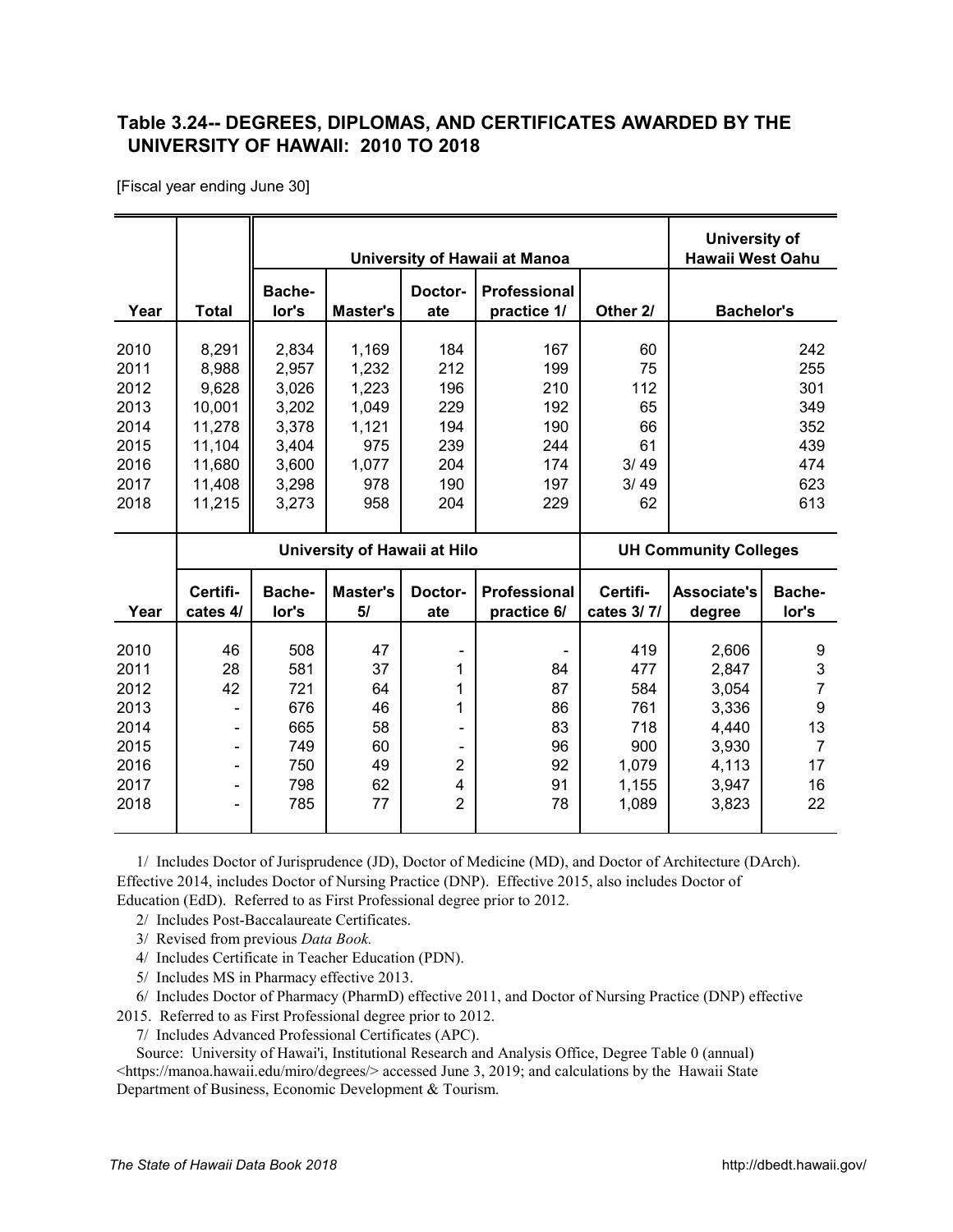| <b>Subject</b>                                   |                  | 2015      | 2016      | 2017      | 2018      |
|--------------------------------------------------|------------------|-----------|-----------|-----------|-----------|
| Curricula offered at Manoa Campus, fall semester | 304              | 332       | 312       | 315       |           |
| Bachelor's degree programs                       |                  | 99        | 112       | 100       | 101       |
| Master's degree programs                         |                  | 85        | 88        | 87        | 87        |
| Doctoral programs                                |                  | 53        | 60        | 54        | 54        |
| Other programs 1/                                |                  | 67        | 72        | 71        | 73        |
|                                                  |                  |           |           |           |           |
| Total tuition and fees per semester 2/           |                  |           |           |           |           |
| Manoa Campus:                                    | Resident         | 5,582     | 5,866     | 5,877     | 5,985     |
|                                                  | Nonresident      | 15,758    | 16,882    | 16,893    | 17,001    |
| Hilo:                                            | Resident         | 3,666     | 3,825     | 3,824     | 3,824     |
|                                                  | Nonresident      | 9,894     | 10,305    | 10,304    | 10,340    |
| West Oahu:                                       | Resident         | 3,575     | 3,720     | 3,720     | 3,720     |
|                                                  | Nonresident      | 9,804     | 10,200    | 10,200    | 10,236    |
| Community colleges:                              | Resident 3/      | 1,474     | 1,547     | 1,547     | 1,577     |
|                                                  | Nonresident 3/4/ | 3,970     | 4,115     | 4,115     | 4,145     |
| Finances, fiscal year ending June 30             |                  |           |           |           |           |
| Current fund revenues (\$1,000) 5/               |                  | 1,380,807 | 1,451,214 | 1,485,461 | 1,531,928 |
| Current fund expenditures (\$1,000)              |                  | 1,421,525 | 1,458,988 | 1,485,614 | 1,534,328 |
|                                                  |                  |           |           |           |           |
| Faculty and staff, fall semester 6/              |                  | 10,167    | 10,106    | 10,051    | 10,038    |
| Board of Regents appointees                      |                  | 8,770     | 8,716     | 8,699     | 8,707     |
| Full-time                                        |                  | 5,919     | 5,915     | 5,921     | 5,906     |
| Part-time                                        |                  | 2,851     | 2,801     | 2,778     | 2,801     |
| Civil service personnel                          |                  | 1,397     | 1,390     | 1,352     | 1,331     |
| Full-time                                        |                  | 1,322     | 1,321     | 1,290     | 1,273     |
| Part-time                                        |                  | 75        | 69        | 62        | 58        |
|                                                  |                  |           |           |           |           |

#### <span id="page-28-0"></span>**Table 3.25-- UNIVERSITY OF HAWAII CURRICULA, TUITION, FINANCES,**  *X26A0T*  **AND FACULTY AND STAFF: 2015 TO 2018**

1/ Includes undergraduate and graduate certificate programs, first professional degree programs

(JD, MD, DArch, DNP, EdD, DrPH), and post-baccalaureate in education and professional diploma in education. 2/ For a full-time undergraduate. Per-semester tuition data are reported for a regular session

by academic years (e.g.  $2015 = AY 2015-2016$ ). Data for 2015 to 2017 revised to include fees in addition to tuition. Not comparable to earlier data in previous editions of the *Data Book.*

 3/ Average tuition for UH Community Colleges. Tuition is charged on a per-credit basis for all enrolled credits. The amount shown here is based on 12 enrolled credits, and shown for comparative purposes only.

 4/ With appropriate notification, individual community colleges may elect to charge a nonresident rate that falls within a pre-determined high and low range. For this table, the figure presented here reflects the average of one community college campus at the high rate and six campuses at the low rate.

 5/ Data for 2015 to 2018 revised to include fringe benefits paid by the state. Not comparable to earlier data in previous editions of the *Data Book.*

6/ Includes persons on leave without pay.

 Source: University of Hawai'i, General Accounting Office, records; University of Hawai'i, Institutional Research and Analysis Office <[https://www.hawaii.edu/institutionalresearch/home.action> ac](https://www.hawaii.edu/institutionalresearch/home.action)cessed June 28, 2019; and calculations by Hawaii State Department of Business, Economic Development and Tourism.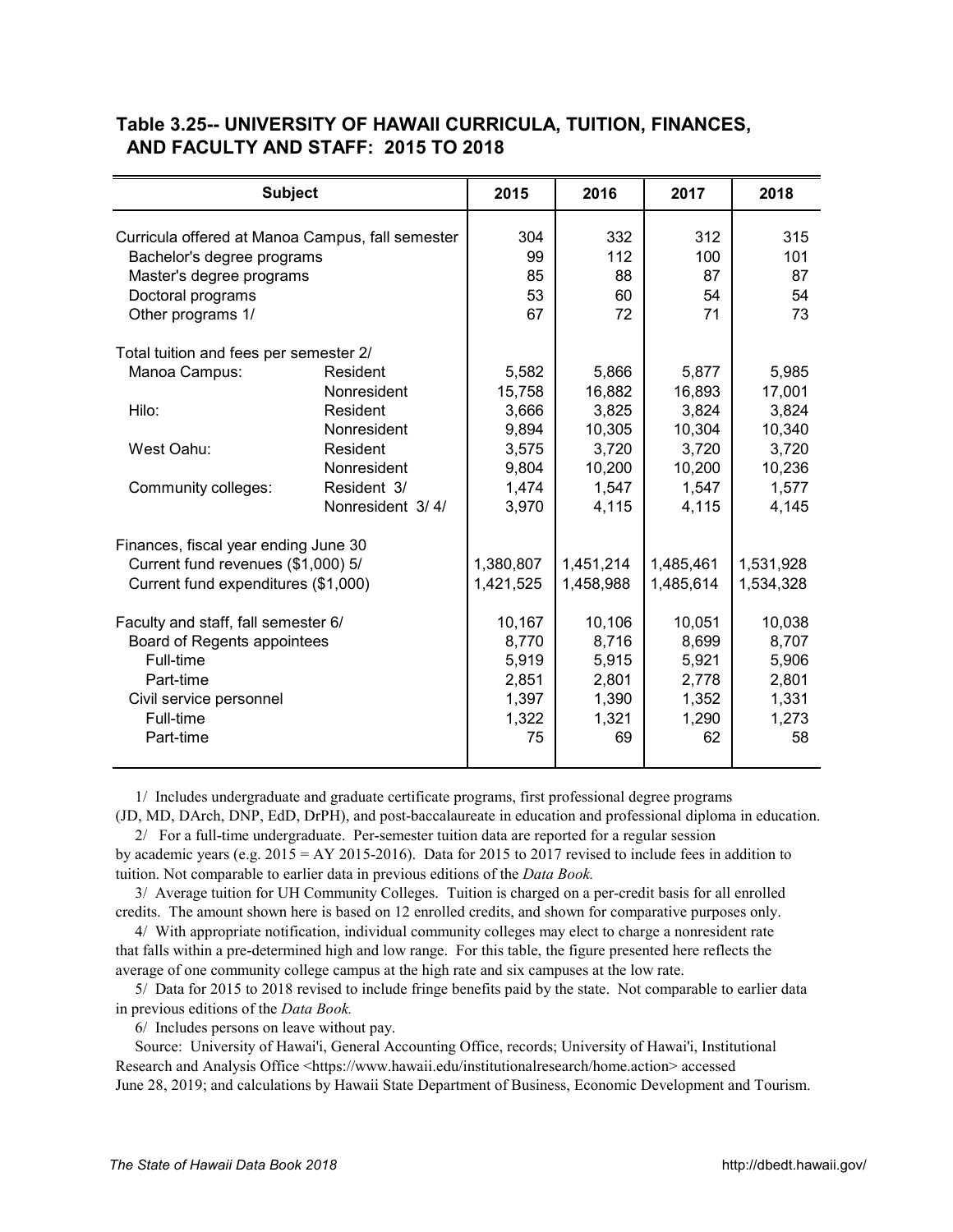#### <span id="page-29-0"></span>**Table 3.26-- ENROLLMENT AND EARNED DEGREES CONFERRED, FOR**  *X27A0T*  **PRIVATE COLLEGES AND UNIVERSITIES: 2010 TO 2018**

|                                   |              | Fall enrollment 2/ |          | Earned degrees conferred 3/ |                   |                 |  |
|-----------------------------------|--------------|--------------------|----------|-----------------------------|-------------------|-----------------|--|
| <b>Year and</b><br>institution 1/ | <b>Total</b> | Undergrad.         | Graduate | Associate's                 | <b>Bachelor's</b> | <b>Master's</b> |  |
| 2010, total                       | 13,892       | 11,874             | 2,018    | 298                         | 1,884             | 620             |  |
| <b>Brigham Young</b>              | 2,780        | 2,780              | (X)      | 19                          | 479               | (X)             |  |
| Chaminade                         | 2,773        | 2,036              | 737      | 106                         | 319               | 246             |  |
| Hawaii Pacific                    | 8,339        | 7,058              | 1,281    | 173                         | 1,086             | 374             |  |
| 2011, total                       | 13,673       | 11,581             | 2,092    | 272                         | 1,729             | 647             |  |
| <b>Brigham Young</b>              | 2,775        | 2,775              | (X)      | 51                          | 565               | (X)             |  |
| Chaminade                         | 2,827        | 2,066              | 761      | 78                          | 300               | 257             |  |
| Hawaii Pacific                    | 8,071        | 6,740              | 1,331    | 143                         | 864               | 390             |  |
| 2012, total                       | 13,168       | 11,090             | 2,078    | 306                         | 1,840             | 667             |  |
| <b>Brigham Young</b>              | 2,799        | 2,799              | (X)      | 56                          | 540               | (X)             |  |
| Chaminade                         | 2,906        | 2,123              | 783      | 121                         | 309               | 287             |  |
| Hawaii Pacific                    | 7,463        | 6,168              | 1,295    | 129                         | 991               | 380             |  |
| 2013, total                       | 12,175       | 10,305             | 1,870    | 375                         | 1,899             | 680             |  |
| <b>Brigham Young</b>              | 2,687        | 2,687              | (X)      | 117                         | 659               | (X)             |  |
| Chaminade                         | 2,752        | 2,036              | 716      | 112                         | 315               | 259             |  |
| Hawaii Pacific                    | 6,736        | 5,582              | 1,154    | 146                         | 925               | 421             |  |
| 2014, total                       | 11,105       | 9,412              | 1,693    | 344                         | 2,117             | 689             |  |
| <b>Brigham Young</b>              | 2,522        | 2,522              | (X)      | 102                         | 697               | (X)             |  |
| Chaminade                         | 2,756        | 2,055              | 701      | 89                          | 379               | 298             |  |
| Hawaii Pacific                    | 5,827        | 4,835              | 992      | 153                         | 1,041             | 391             |  |
| 2015, total                       | 10,053       | 8,615              | 1,438    | 337                         | 1,976             | 612             |  |
| <b>Brigham Young</b>              | 2,557        | 2,557              | (X)      | 133                         | 714               | (X)             |  |
| Chaminade                         | 2,715        | 2,065              | 650      | 87                          | 420               | 215             |  |
| Hawaii Pacific                    | 4,781        | 3,993              | 788      | 117                         | 842               | 397             |  |
| 2016, total                       | 9,156        | 7,914              | 1,242    | 343                         | 1,724             | 570             |  |
| <b>Brigham Young</b>              | 2,601        | 2,601              | (X)      | 174                         | 595               | (X)             |  |
| Chaminade                         | 2,474        | 1,877              | 597      | 56                          | 385               | 231             |  |
| Hawaii Pacific                    | 4,081        | 3,436              | 645      | 113                         | 744               | 339             |  |

[Excludes extension programs of mainland and foreign schools, unaccredited institutions, and other limited or specialized curriculum programs]

Continued on next page.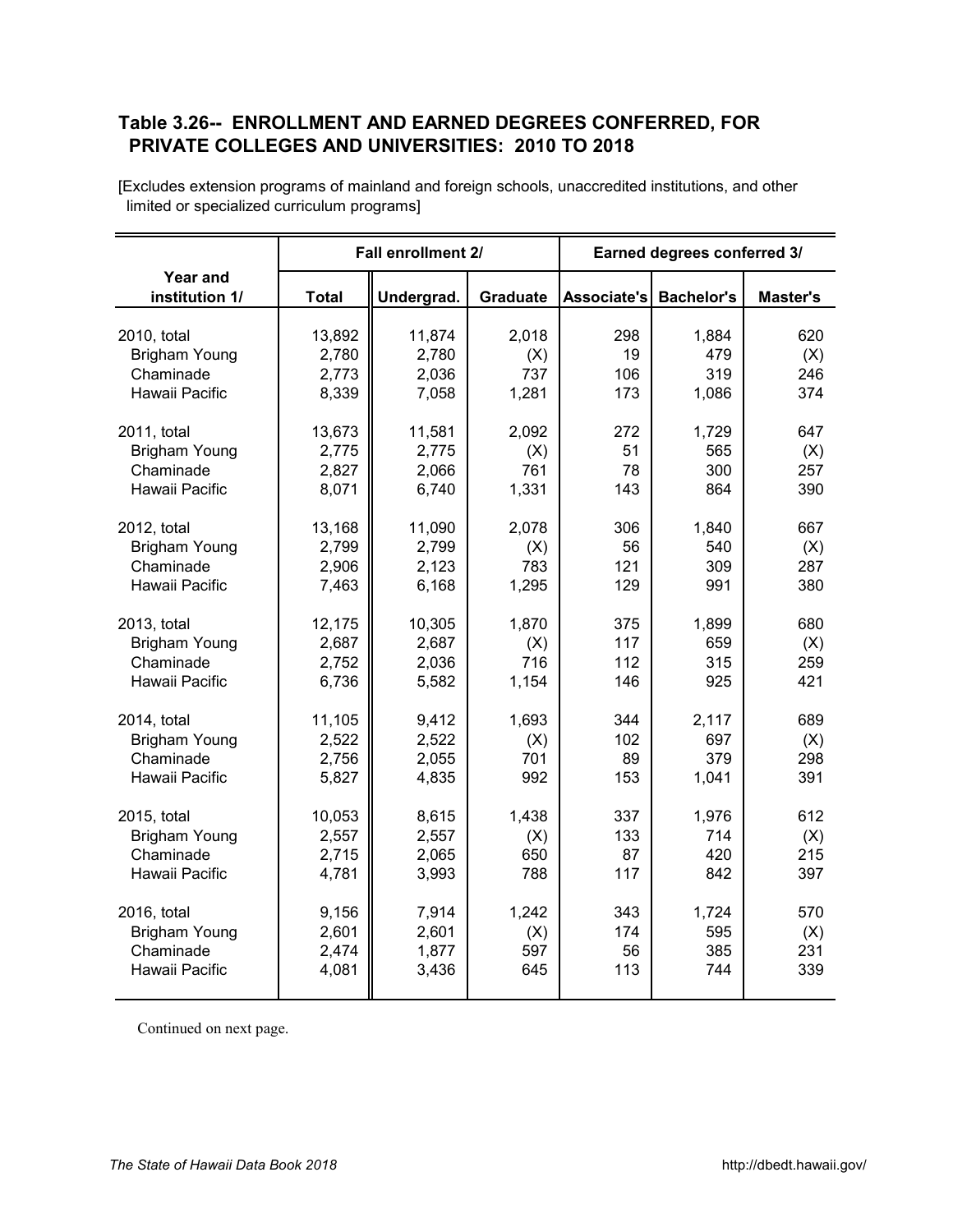## **Table 3.26-- ENROLLMENT AND EARNED DEGREES CONFERRED, FOR PRIVATE COLLEGES AND UNIVERSITIES: 2010 TO 2018-- Con.**

|                            |              | Fall enrollment 2/ |                 | Earned degrees conferred 3/ |                   |          |  |  |
|----------------------------|--------------|--------------------|-----------------|-----------------------------|-------------------|----------|--|--|
| Year and<br>institution 1/ | <b>Total</b> | Undergrad.         | <b>Graduate</b> | Associate's                 | <b>Bachelor's</b> | Master's |  |  |
| 2017, total                | 9,390        | 8,225              | 1,165           | 401                         | 1,708             | 502      |  |  |
| Brigham Young              | 2,855        | 2,855              | (X)             | 243                         | 651               | (X)      |  |  |
| Chaminade                  | 2,389        | 1,810              | 579             | 76                          | 390               | 249      |  |  |
| Hawaii Pacific             | 4,146        | 3,560              | 586             | 82                          | 667               | 253      |  |  |
| 2018, total                | 9,354        | 8,308              | 1,046           | 340                         | 1,595             | 476      |  |  |
| Brigham Young              | 3,040        | 3,040              | $({\sf X})$     | 194                         | 596               | (X)      |  |  |
| Chaminade                  | 2,228        | 1,723              | 505             | 72                          | 350               | 232      |  |  |
| Hawaii Pacific             | 4,086        | 3,545              | 541             | 74                          | 649               | 244      |  |  |

X Not applicable

 1/ Brigham Young University, Hawaii Campus (in Laie); Chaminade University of Honolulu; Hawaii Pacific University (in Honolulu).

2/ In regular credit programs.

3/ Year ended June 30.

 Source: Hawaii State Department of Business, Economic Development & Tourism, annual mail and survey of school officials.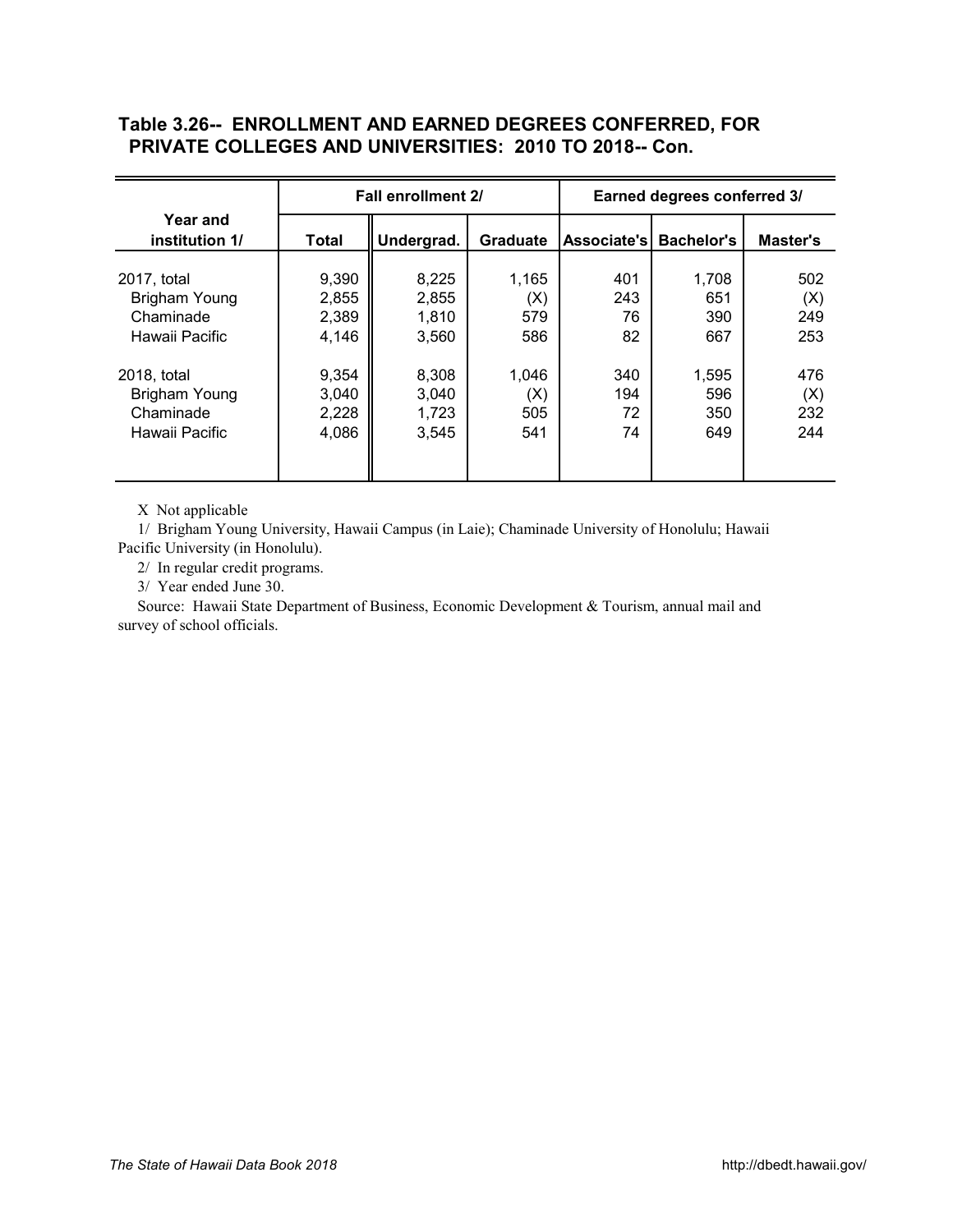## <span id="page-31-0"></span>**Table 3.27-- RESIDENCE AND MIGRATION OF FRESHMEN STUDENTS IN** *X28A0T*  **INSTITUTIONS OF HIGHER EDUCATION AND FRESHMEN STUDENTS GRADUATING FROM HIGH SCHOOL IN THE PAST 12 MONTHS: FALL 2014 AND FALL 2016**

|                                                                                                      |                             | Freshmen students who received high<br>school dipolmas in past<br>12 months 1/ |                            |  |
|------------------------------------------------------------------------------------------------------|-----------------------------|--------------------------------------------------------------------------------|----------------------------|--|
| Category                                                                                             | All freshman<br>students 2/ | <b>Total</b>                                                                   | In 4-year<br>colleges      |  |
| <b>Fall 2014</b>                                                                                     |                             |                                                                                |                            |  |
| Students enrolled in state 3/<br>Student residents of any state 4/<br>Students remaining in state 5/ | 9,613<br>11,129<br>7,395    | 7,037<br>8,551<br>5,300                                                        | 4,034<br>5,551<br>2,473    |  |
| Migration of students<br>Out of state<br>Into state<br>Net migration                                 | 3,734<br>2,218<br>$-1,516$  | 3,251<br>1,737<br>$-1,514$                                                     | 3,078<br>1,561<br>$-1,517$ |  |
| <b>Fall 2016</b>                                                                                     |                             |                                                                                |                            |  |
| Students enrolled in state 3/<br>Student residents of any state 4/<br>Students remaining in state 5/ | 8,414<br>10,355<br>6,452    | 6,373<br>8,238<br>4,842                                                        | 3,895<br>5,683<br>2,485    |  |
| Migration of students<br>Out of state<br>Into state<br>Net migration                                 | 3,903<br>1,962<br>$-1,941$  | 3,396<br>1,531<br>$-1,865$                                                     | 3,198<br>1,410<br>$-1,788$ |  |

 1/ Freshman students, graduating from high school in the past 12 months, who are enrolled at the reporting institution for the first time.

2/ Freshman students who are enrolled at the reporting institution for the first time.

3/ New students, whether in-migrants or "remaining."

 4/ New students residing in Hawaii when first admitted to the reporting institution, whether in Hawaii or on the Mainland.

5/ New students attending institutions in their home state.

 Source: U.S. Department of Education, National Center for Education Statistics, Institute of Education Sciences, *Digest of Education Statistics* (annual), Tables 309.10-309.30, [<https://nces.ed.gov/programs/digest/>](https://nces.ed.gov/programs/digest/) accessed May 25, 2018.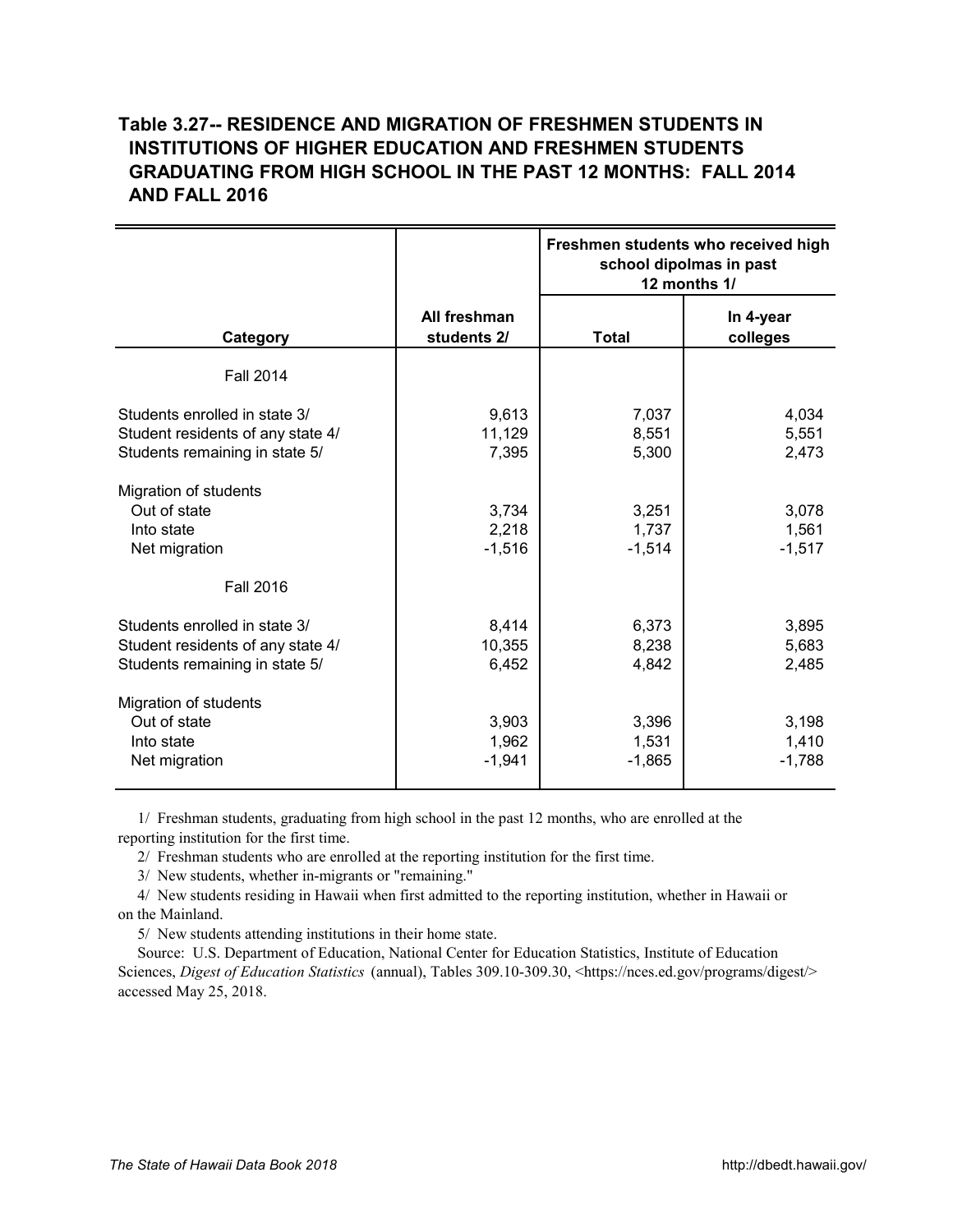| <b>Subject</b>                                                      | 2014             | 2015             | 2016             | 2017             | 2018 1/            |
|---------------------------------------------------------------------|------------------|------------------|------------------|------------------|--------------------|
| Library locations, June 30<br><b>State</b><br>Oahu<br>Other islands | 50<br>24<br>26   | 50<br>24<br>26   | 50<br>24<br>26   | 50<br>24<br>26   | 51<br>25<br>26     |
| Personnel, June 30                                                  | 548              | 548              | 550              | 559              | 566                |
| Hours open 2/                                                       | 92,285           | 92,616           | 95,597           | 93,968           | 98,835             |
| Collections, June 30 (1,000)                                        | 3,724            | 3,670            | 3,452            | 3,397            | 3,400              |
| Circulation, year ended<br>June 30 (1,000)                          | 6,520            | 6,446            | 6,343            | 5,965            | 5,888              |
| eBooks/audio/music circulation,<br>year ended June 30 3/            | 356,120          | 475,652          | 635,464          | 754,482          | 863,183            |
| Customer visits (1,000)                                             | 4,875            | 4,941            | 4,490            | 4,135            | 3,456              |
| Reference questions (1,000) 4/                                      | 674              | 664              | 552              | 537              | 480                |
| Public computers                                                    | 775              | 760              | 775              | 745              | 779                |
| Sites with wireless service<br>Internet sessions                    | 50<br>900,662    | 50<br>1,051,831  | 50<br>1,401,297  | 50<br>1,261,855  | 51<br>5/ 1,167,782 |
| Library programs<br>Attendance                                      | 3,956<br>128,671 | 4,305<br>139,423 | 5,130<br>153,052 | 5,241<br>143,974 | 6,108<br>147,025   |
| Group visits<br>Attendance                                          | 5,564<br>119,454 | 5,195<br>114,649 | 5,034<br>103,552 | 5,390<br>117,933 | 5,145<br>107,647   |

#### <span id="page-32-0"></span>**Table 3.28-- CHARACTERISTICS OF THE HAWAII STATE LIBRARY**  *X29A0T*  **SYSTEM: 2014 TO 2018**

1/ Aina Haina Public Library was closed for 11 weeks for repairs after the April 2018 flooding.

Pahala Public & School Library was closed for 3 weeks due to staffing shortages.

2/ The total annual service hours for all Hawaii State Public Library System libraries are included. For

2018, includes the new Nanakuli Library which opened on April 14, 2018.

3/ Starting in Q3 of FY2014, includes eMagazines.

 4/ In 2016, the definition of a reference question was redefined in accordance with the federal Public Library Survey.

 5/ Because of technical issues, wireless sessions from Kaimuki, Kapolei, and Nanakuli libraries were not included.

Source: Hawaii State Public Library System, Office of the State Librarian, records.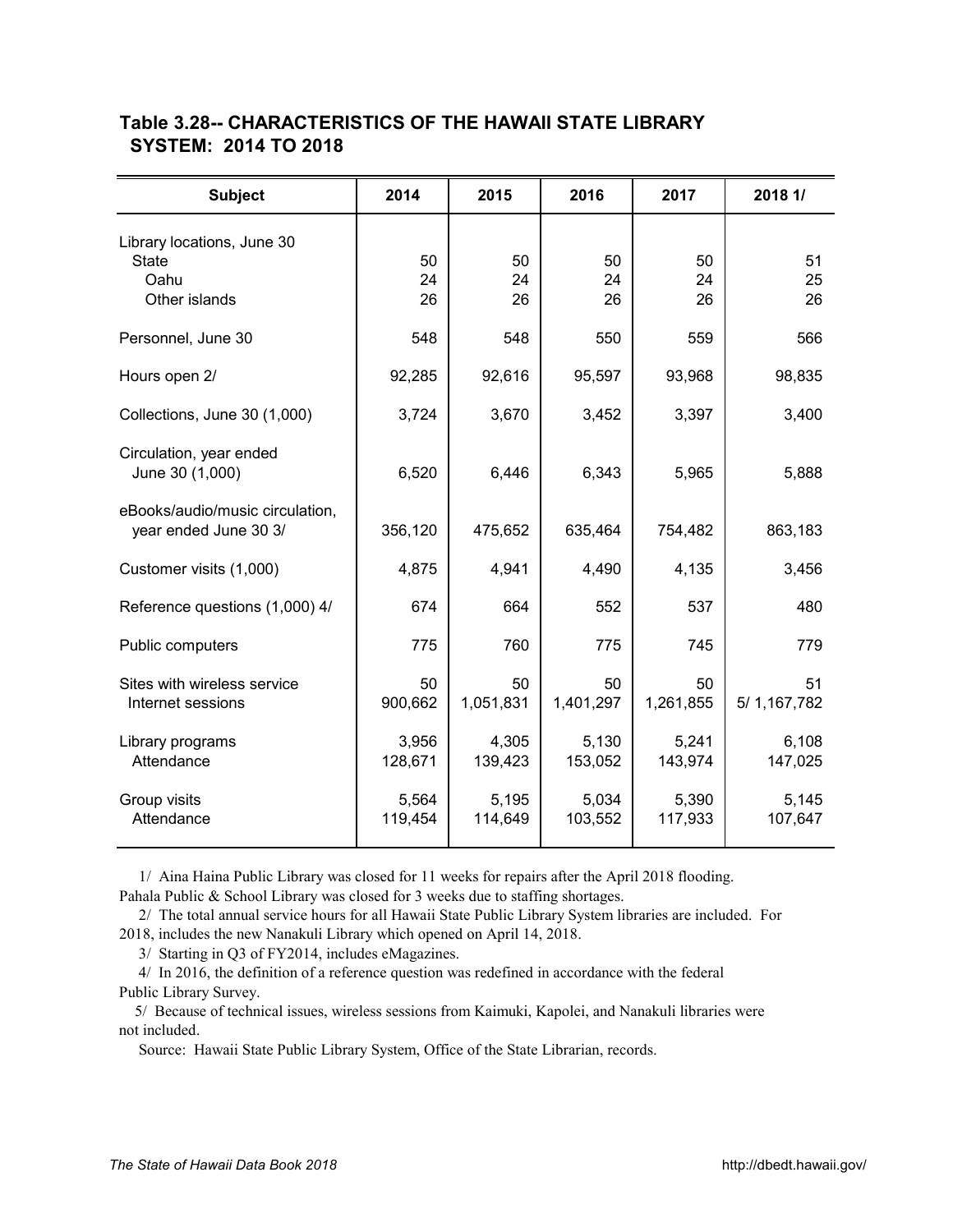## <span id="page-33-0"></span>**Table 3.29-- CHARACTERISTICS OF THE HAWAII STATE LIBRARY SYSTEM,** *X30AT*  **BY COUNTY: 2018**

[As of June 30]

| County                             | Library<br><b>locations</b>                | <b>Personnel</b>                   |                                      | <b>Circulation</b>                         |  |  |
|------------------------------------|--------------------------------------------|------------------------------------|--------------------------------------|--------------------------------------------|--|--|
| State total                        | 51                                         | 565.50                             |                                      | 5,887,611                                  |  |  |
| Oahu<br>Hawaii<br>Kauai<br>Maui 1/ | 25<br>12<br>6<br>8                         | 419.00<br>66.50<br>33.00<br>47.00  |                                      | 3,238,832<br>867,111<br>349,978<br>568,507 |  |  |
| Statewide eBooks/eAudio            | (X)                                        | (X)                                | 863,183                              |                                            |  |  |
|                                    |                                            | <b>Collections</b>                 |                                      |                                            |  |  |
|                                    |                                            |                                    |                                      |                                            |  |  |
| County                             | <b>Books</b>                               | <b>Periodical</b><br>subscriptions | <b>DVDs and</b><br>video<br>tapes    | <b>Sound</b><br>recordings                 |  |  |
| State total                        | 2,930,439                                  | 2,615                              | 171,406                              | 170,386                                    |  |  |
| Oahu<br>Hawaii<br>Kauai<br>Maui 1/ | 1,890,807<br>450,181<br>215,063<br>332,750 | 1,212<br>453<br>217<br>720         | 87,169<br>38,609<br>17,615<br>27,846 | 64,935<br>24,481<br>7,211<br>16,359        |  |  |

X Not applicable.

1/ Includes libraries on Lanai (one location), Maui (six locations), and Molokai (one location).

2/ Books include the Braille. Sound recordings include recorded cassettes and digital books.

Source: Hawaii State Public Library System, Office of the State Librarian, records.